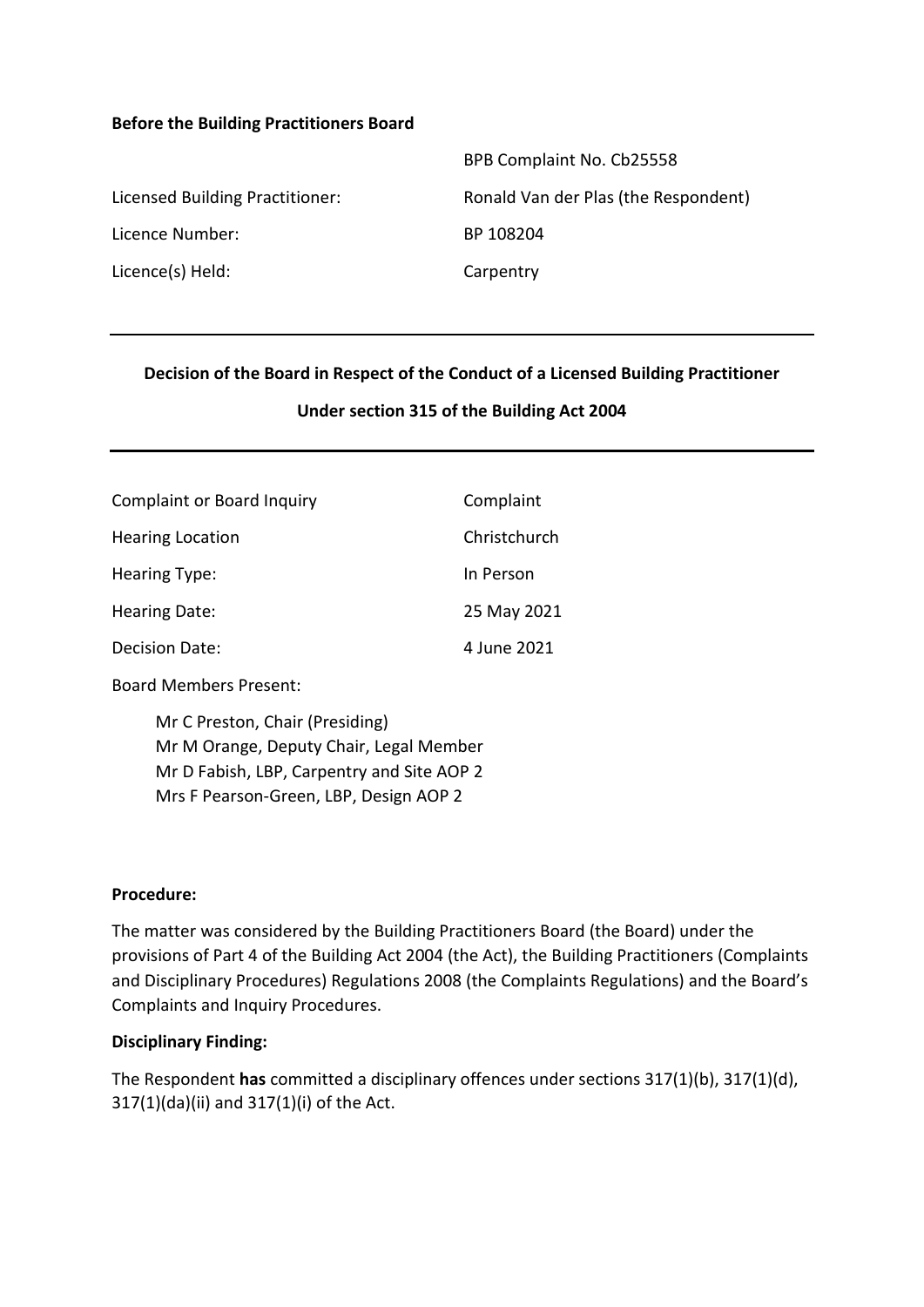### **Contents**

#### <span id="page-1-0"></span>**Summary of the Board's Decision**

The Respondent was negligent in his supervision of building work, supervised  $\lceil 1 \rceil$ building work that was contrary to a building consent, failed to provide a record of work and brought the regime into disrepute. His licence is cancelled for a period of six months. He is ordered to pay costs of \$3,500. The Board's decision will be published.

#### <span id="page-1-1"></span>**The Charges**

 $\lceil 2 \rceil$ The hearing resulted from a complaint about the conduct of the Respondent and a Board resolution under regulation 10 of the Complaints Regulations<sup>1</sup> to hold a hearing in relation to building work at [Omitted]. The alleged disciplinary offences the Board resolved to investigate were that the Respondent:

<span id="page-1-2"></span><sup>&</sup>lt;sup>1</sup> The resolution was made following the Board's consideration of a report prepared by the Registrar in accordance with the Complaints Regulations.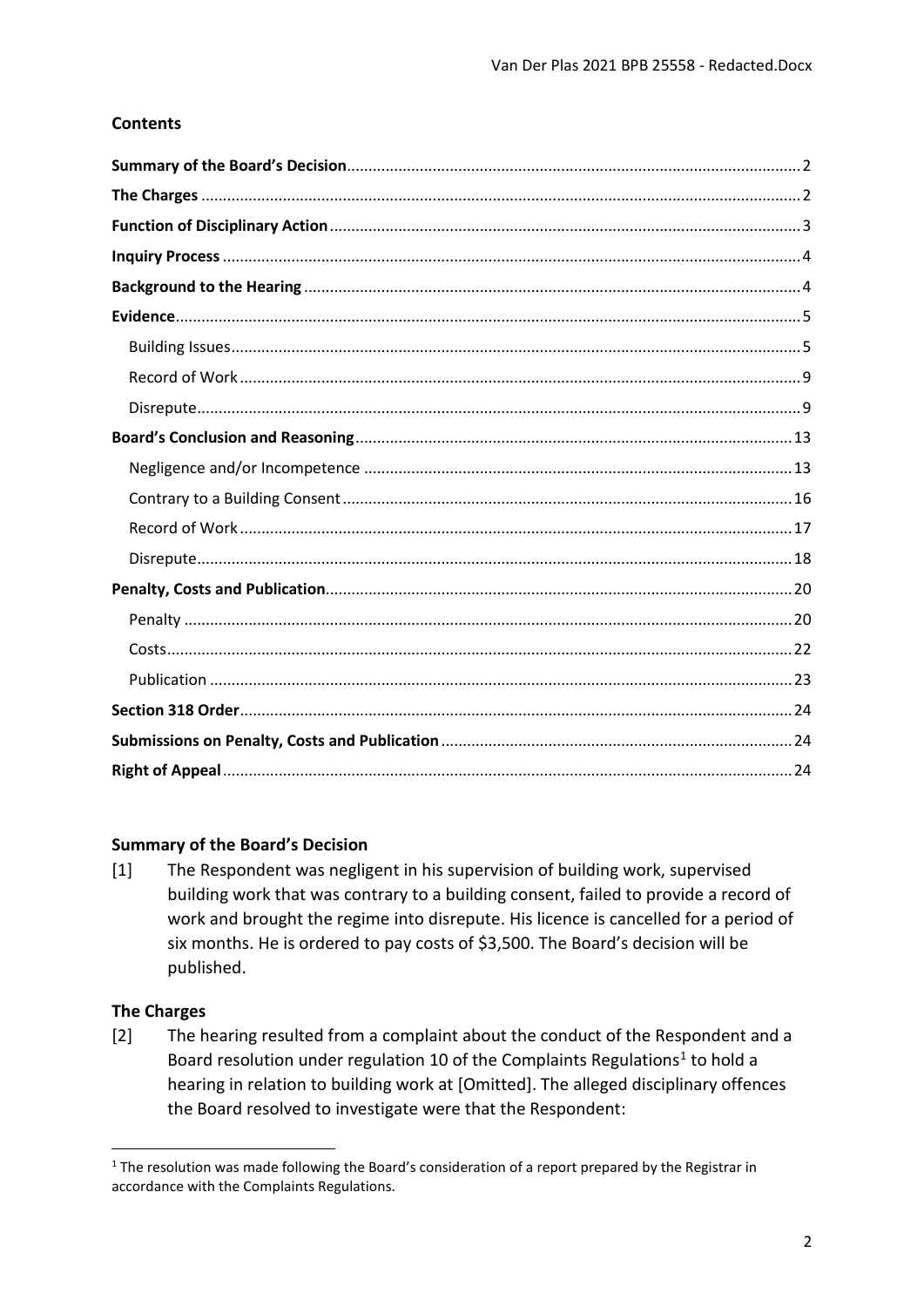- (a) carried out or supervised building work or building inspection work in a negligent or incompetent manner contrary to section 317(1)(b) of the Act;
- (b) carried out or supervised building work or building inspection work that does not comply with a building consent contrary to section 317(1)(d) of the Act;
- (c) failed, without good reason, in respect of a building consent that relates to restricted building work that he or she is to carry out (other than as an ownerbuilder) or supervise, or has carried out (other than as an owner-builder) or supervised, (as the case may be), to provide the persons specified in section 88(2) with a record of work, on completion of the restricted building work, in accordance with section 88(1) of the Act contrary to section 317(1)(da)(ii) of the Act; and
- (d) conducted himself or herself in a manner that brings, or is likely to bring, the regime under this Act for licensed building practitioners into disrepute contrary to section 317(1)(i) of the Act.
- [3] In further investigating the complaint, the Board notified the Respondent that it would:
	- (a) in respect of section  $317(1)(b)$  and  $317(1)(d)$  of the Act, focus on the issues raised by James van Leeuwen in an email dated 24 May 2020 (pages 57 and 58 of the Board's file, document 2.1.44); and
	- (b) in respect of section 317(1)(i) of the Act, further investigate an allegation that the Respondent misappropriated a deposit paid by the Complainant and an allegation that the Respondent traded whilst insolvent and/or recklessly, or allowed an entity to trade, recklessly and/or whilst insolvent.

# <span id="page-2-0"></span>**Function of Disciplinary Action**

- [4] The common understanding of the purpose of professional discipline is to uphold the integrity of the profession. The focus is not punishment, but the protection of the public, the maintenance of public confidence and the enforcement of high standards of propriety and professional conduct. Those purposes were recently reiterated by the Supreme Court of the United Kingdom in *R v Institute of Chartered Accountants in England and Wales*[2](#page-2-1) and in New Zealand in *Dentice v Valuers Registration Board*[3](#page-2-2)*.*
- [5] Disciplinary action under the Act is not designed to redress issues or disputes between a complainant and a respondent. In *McLanahan and Tan v The New Zealand Registered Architects Board[4](#page-2-3)* Collins J. noted that:
	- *"… the disciplinary process does not exist to appease those who are dissatisfied … . The disciplinary process … exists to ensure professional standards are*

<span id="page-2-1"></span><sup>&</sup>lt;sup>2</sup> R v Institute of Chartered Accountants in England and Wales [2011] UKSC 1, 19 January 2011.

<span id="page-2-2"></span><sup>3</sup> [1992] 1 NZLR 720 at p 724

<span id="page-2-3"></span><sup>4</sup> [2016] HZHC 2276 at para 164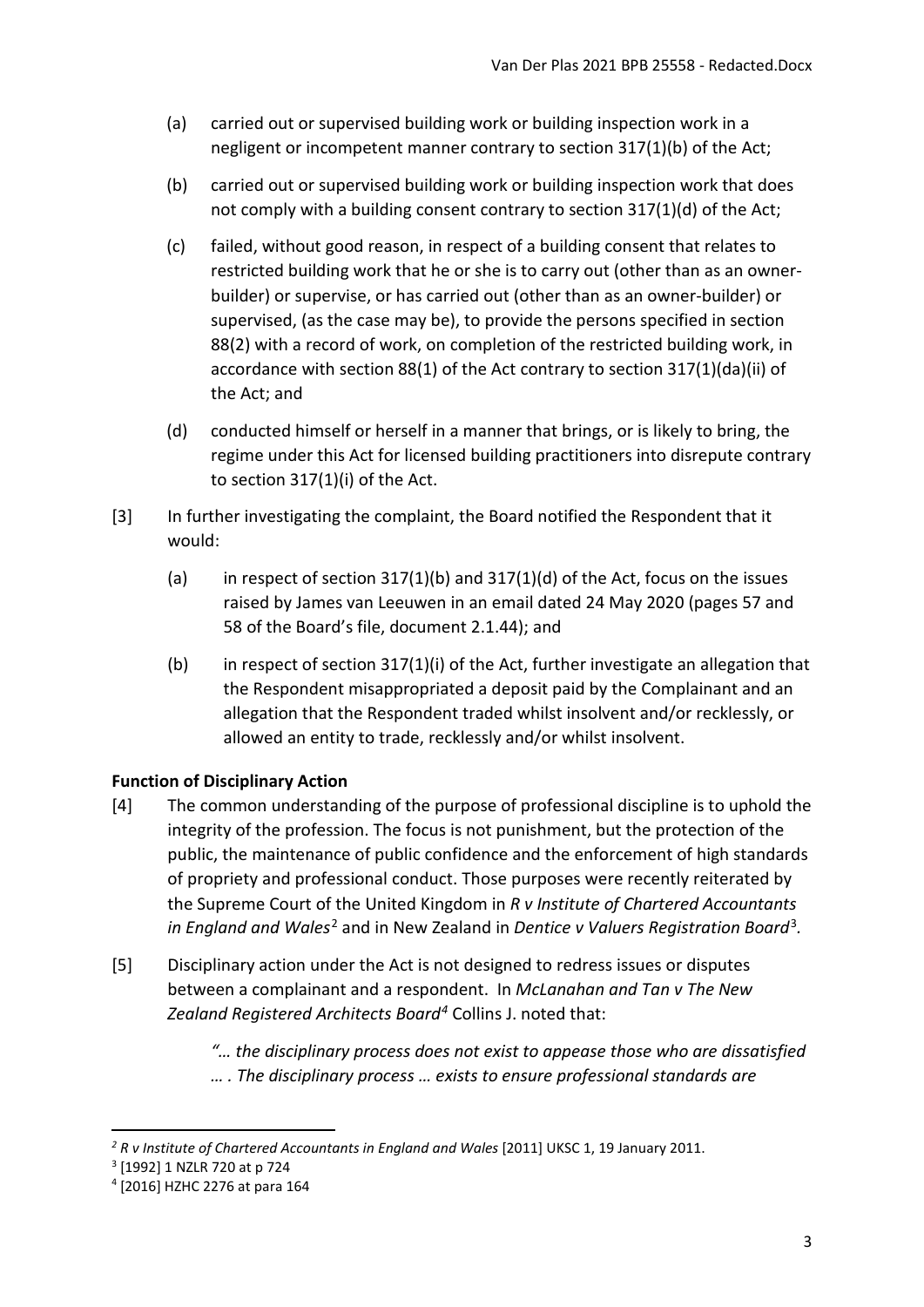*maintained in order to protect clients, the profession and the broader community."*

[6] In a similar vein, the Board's investigation and hearing process is not designed to address every issue that is raised in a complaint or by a complainant. The disciplinary scheme under the Act and Complaint's Regulations focuses on serious conduct that warrants investigation and, if upheld, disciplinary action. Focusing on serious conduct is consistent with decisions made in the New Zealand courts in relation to the conduct of licensed persons<sup>[5](#page-3-2)</sup>:

> *… the statutory test is not met by mere professional incompetence or by deficiencies in the practice of the profession. Something more is required. It includes a deliberate departure from accepted standards or such serious negligence as, although not deliberate, to portray indifference and an abuse.*

- [7] Finally, the Board can only inquire into "the conduct of a licensed building practitioner" with respect to the grounds for discipline set out in section 317 of the Act. Those grounds do not include contractual breaches other than when the conduct reaches the high threshold for consideration under section 317(1)(i) of the Act, which deals with disrepute.
- [8] The above commentary on the limitations of the disciplinary process is important to note as, on the basis of it, the Board's inquiries, and this decision, focus on and deal with the serious conduct complained about.

### <span id="page-3-0"></span>**Inquiry Process**

- [9] The investigation and hearing procedure under the Act and Complaints Regulations is inquisitorial, not adversarial. There is no requirement for a complainant to prove the allegations. Rather the Board sets the charges, and it decides what evidence is required at a hearing to assist it in its investigations. In this respect, the Board reviews the available evidence when considering the Registrar's Report and determines the witnesses that it believes will assist at a hearing. The hearing itself is not a review of all of the available evidence. Rather it is an opportunity for the Board to seek clarification and explore certain aspects of the charges in greater depth.
- [10] Whilst a complainant may not be required to give evidence at a hearing, they are welcome to attend and, if a complainant does attend, the Board provides them with an opportunity to participate in the proceedings.

### <span id="page-3-1"></span>**Background to the Hearing**

 $\overline{a}$ 

[11] He was invited to attend a prehearing conference on 15 April 2021. A prehearing conference, amongst other things, is to discuss suitable dates for the matter to be set down for a hearing. The Respondent accepted the invitation but did not attend. The Respondent was served with a Notice of Hearing providing details of the hearing.

<span id="page-3-2"></span><sup>5</sup> *Pillai v Messiter (No 2)* (1989) 16 NSWLR 197 (A) at 200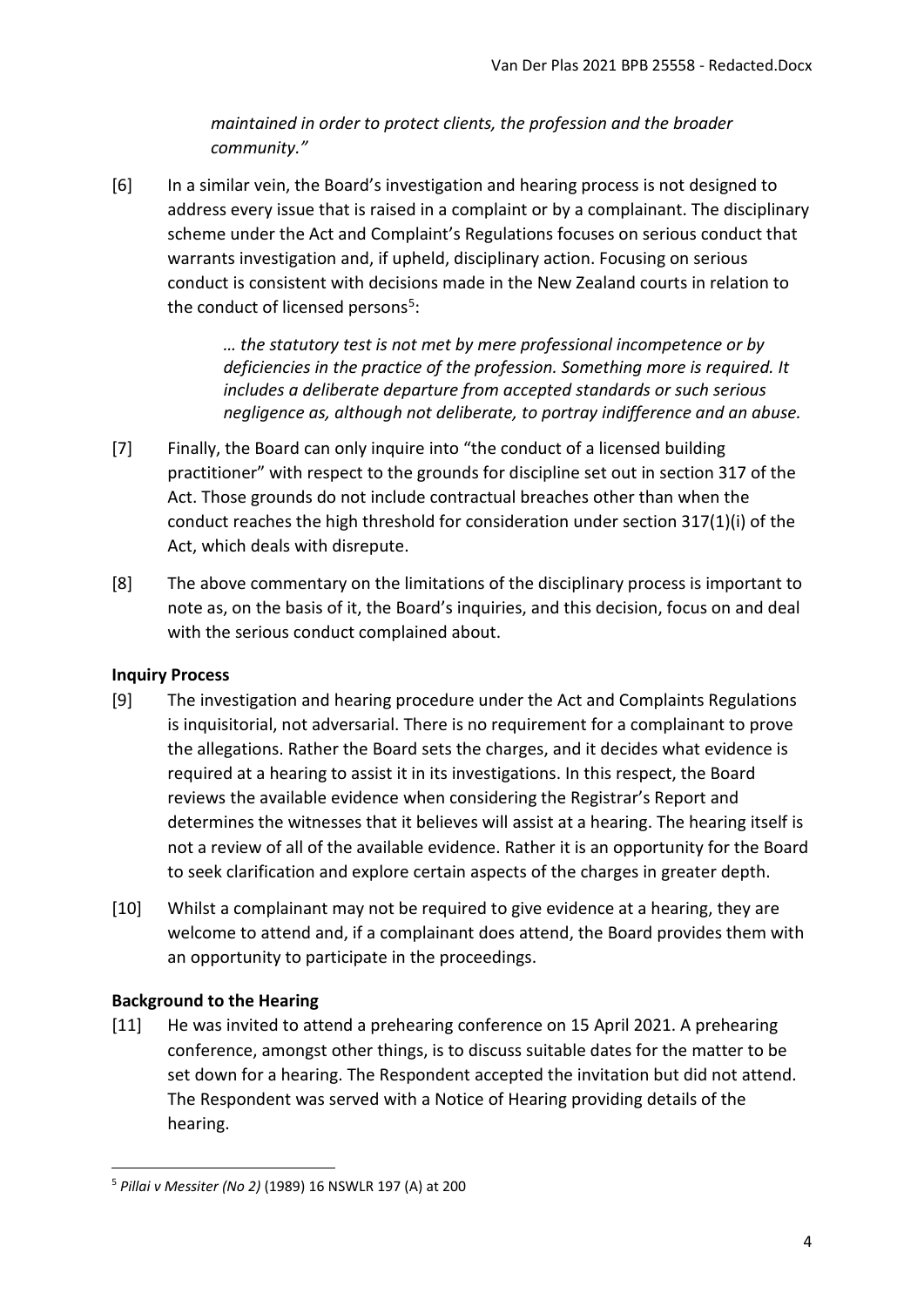[12] On the date of the hearing, the Respondent did not appear. He was called on his mobile phone but did not answer. Messages were left for him prior to the commencement of the hearing which was delayed so as to allow him time to attend. He did not, and no contact was received from him. The hearing proceeded.

### <span id="page-4-0"></span>**Evidence**

- [13] The Board must be satisfied on the balance of probabilities that the disciplinary offences alleged have been committed*[6](#page-4-2)*. Under section 322 of the Act, the Board has relaxed rules of evidence that allows it to receive evidence that may not be admissible in a court of law.
- [14] The procedure the Board uses is inquisitorial, not adversarial. The Board examines the documentary evidence available to it prior to the hearing. The hearing is an opportunity for the Board, as the inquirer and decision-maker, to call and question witnesses to further investigate aspects of the evidence and to take further evidence from key witnesses. The hearing is not a review of all of the available evidence.
- [15] In addition to the documentary evidence before the Board heard evidence at the hearing from:

| Ethan Batten      | Licensed Building Practitioner, BP136941 (first<br>licensed on 26 February 2020) |
|-------------------|----------------------------------------------------------------------------------|
| James van Leeuwen | JVL Builders Limited                                                             |
| Tim Vick          | Hadley & Robinson Limited, Engineer                                              |

[16] The Respondent was the Licensed Building Practitioner engaged to carry out or supervise the building work on an alteration and extension to a residential dwelling under a building consent. The building work included restricted building work for which a record of work is required on completion.

#### <span id="page-4-1"></span>Building Issues

 $\overline{a}$ 

[17] The issues that the Board gave notice that it would further investigate were contained in an email from Mr van Leeuwen who took the build over after the Respondent's termination. The email was accompanied by photographs of the issues noted. The email stated:

> *The first issue we discovered was a discrepancy between the floor heights of the garage and the lower living area which there shouldn't have been. The garage concrete had been poured to the incorrect height. Heights are normally set by the builder using profiles. To remedy this, we were required to manually modify pre nailed frames and beams – roughly 2 days work for 2 guys.*

*Next we identified beams over the lounge and the master bedroom main windows had been incorrectly installed. To try and rectify this the previous* 

<span id="page-4-2"></span><sup>6</sup> *Z v Dental Complaints Assessment Committee* [2009] 1 NZLR 1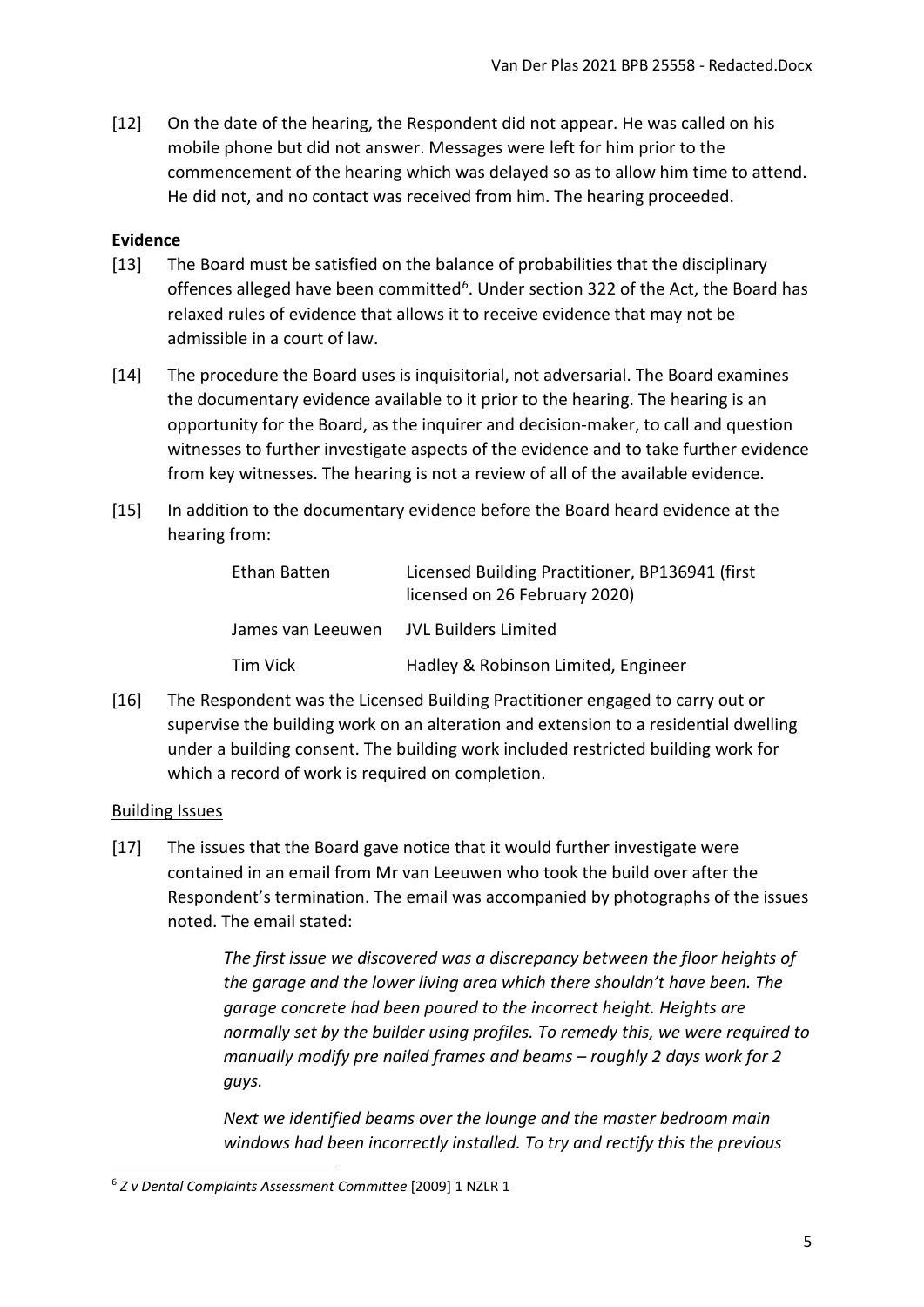*builder had cut sections out of the trusses which destroyed the structural integrity of the roof/building.*

*There appears to have been little care taken when installing trusses as they were at uneven heights. Even worse than this, one truss over the master bathroom wasn't resting on the exterior load bearing wall – it was just floating at one end.*

*To try and remedy the uneven trusses, the builder packed purlins with substandard material (plastic damp course), in some cases nearly 25mm. Blocking of 300mm long would have resolved the issue. All of the truss height issues could have been identified at time of installation by simply using a string line across the top. It took approximately 2 days for 1 guy to make right.*

*After further inspection of the lounge beams we found a smaller beam that adjoined the large beam was only butted and skew nailed to the large beam with no load bearing capacity below it. This was because the large beam was incorrectly installed by 45mm. Also a lot of the truss hardware attached to beams either was not connected to wood or had been cut and modified to fit.*

*Next was the fireplace lounge wall, this wall was 25mm out of square/parallel and at least the same out of plumb. The rectification of the wall took myself and one other a full day. The relocation of the beams and the reinstallation of the trusses into the correct position took two guys 3 plus days.*

*The owner had been informed by the previous builder that the structure was ready for a roof inspection. In my professional opinion it was no where near that stage although it was made out to be, perhaps to make it appear that the job was more advanced than it was. A council building inspector may not have picked up the discrepancies as they were not fully clear until such a time as we could have a close look at the workmanship. This could have 'passed' which would have resulted in an unsafe structure and consequently rebuild costs further down the track as the mistakes became evident.*

*Furthermore, the new building was located incorrectly in relevance to the existing house which resulted in the walkway not adjoining correctly. Rebates for windows in the concrete floor appear to have been installed in incorrect locations. The floor was installed by a 3rd party but should have been overseen by builders on-site to alleviate issues and inaccuracies.*

*Ceiling battens had been installed prior to the roof going on and because of that, weather exposure had resulted in the battens needing to be repaired/replaced. This adds cost for the home owner. In my opinion, installing battens pre roof going on is not best practice.*

*I have taken photos where possible to document the failings. Please find attached, I am happy to identify the issues should they need clarification. I*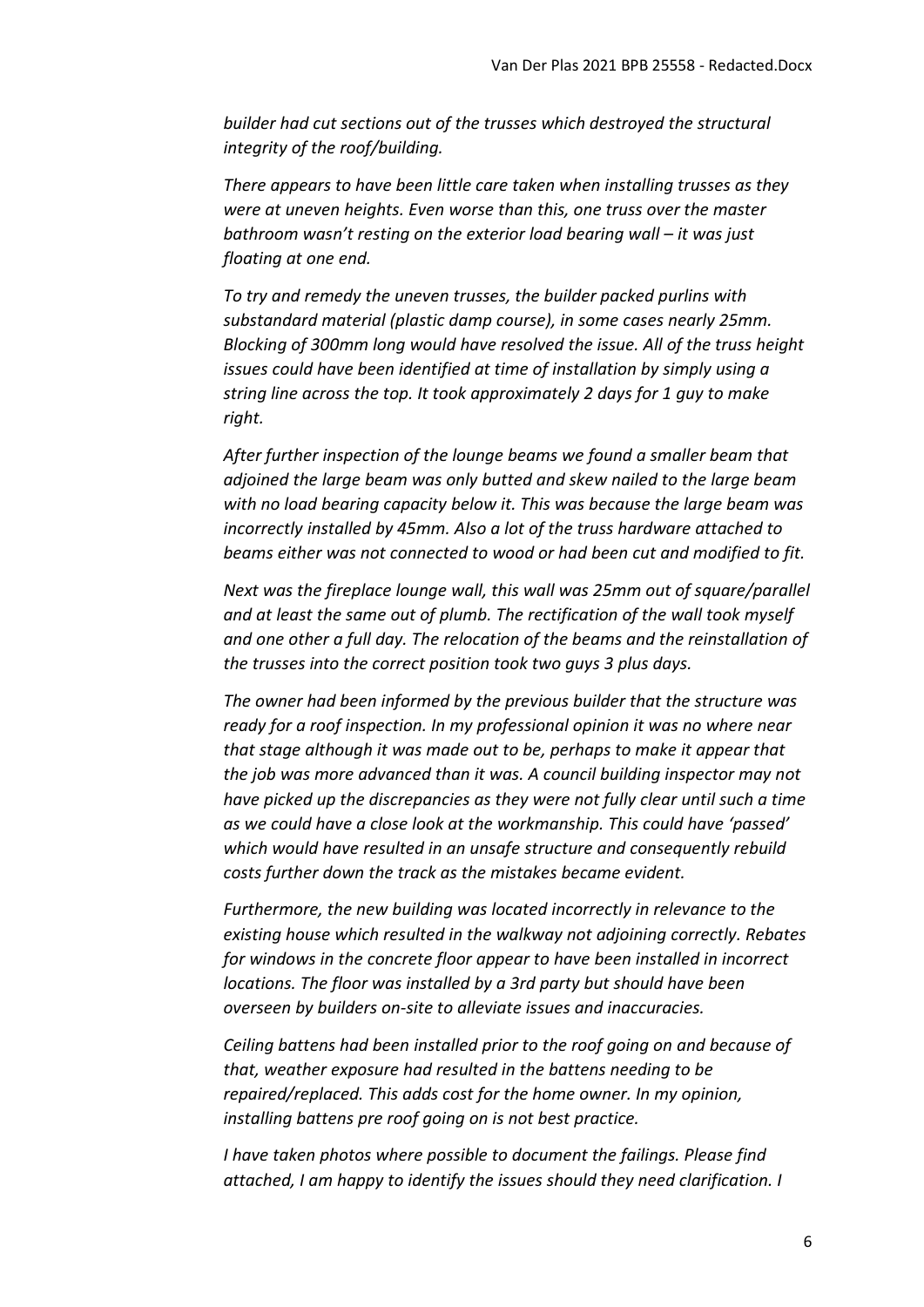*have been building for 30yrs and have not come across such substandard workmanship before. I believe the lead builder on the job was inexperienced and under supervised. I can only imagine the stress and financial burden that the home owners have had to endure because of the previous builders failings. Needless to say, if the builders had continued in this manner, the home owners could have ended up living in an unsafe home and should a natural disaster have occurred…who knows?*

*On a personal note I am very disappointed the LBP system allows builders of this standard to maintain their license.*

[18] Mr van Leeuwen confirmed his observations at the hearing and confirmed that the photographs were accurate. With regard to the issues with trusses, Mr van Leeuwen noted the following photographs illustrated the issue. He stated that a beam had been installed in the wrong place and that, as a result, trusses had been altered to accommodate for the error:



- [19] The photograph shows cut trusses and compromised structural fittings. Mr van Leeuwen stated that 12 trusses had to be removed, and the beam stepped out by 45mm and set up above the level of the top plate as per the building consent. New trusses were ordered and installed as it was considered that the risks associated with remediating were, after discussions with the Engineer, considered to be too great.
- [20] The Board also received a summary of observations made by Mr Tim Vick, the Engineer for the build.

| Site Address | [Omitted] | <b>Project Reference</b> | 1816 |
|--------------|-----------|--------------------------|------|
|              |           |                          |      |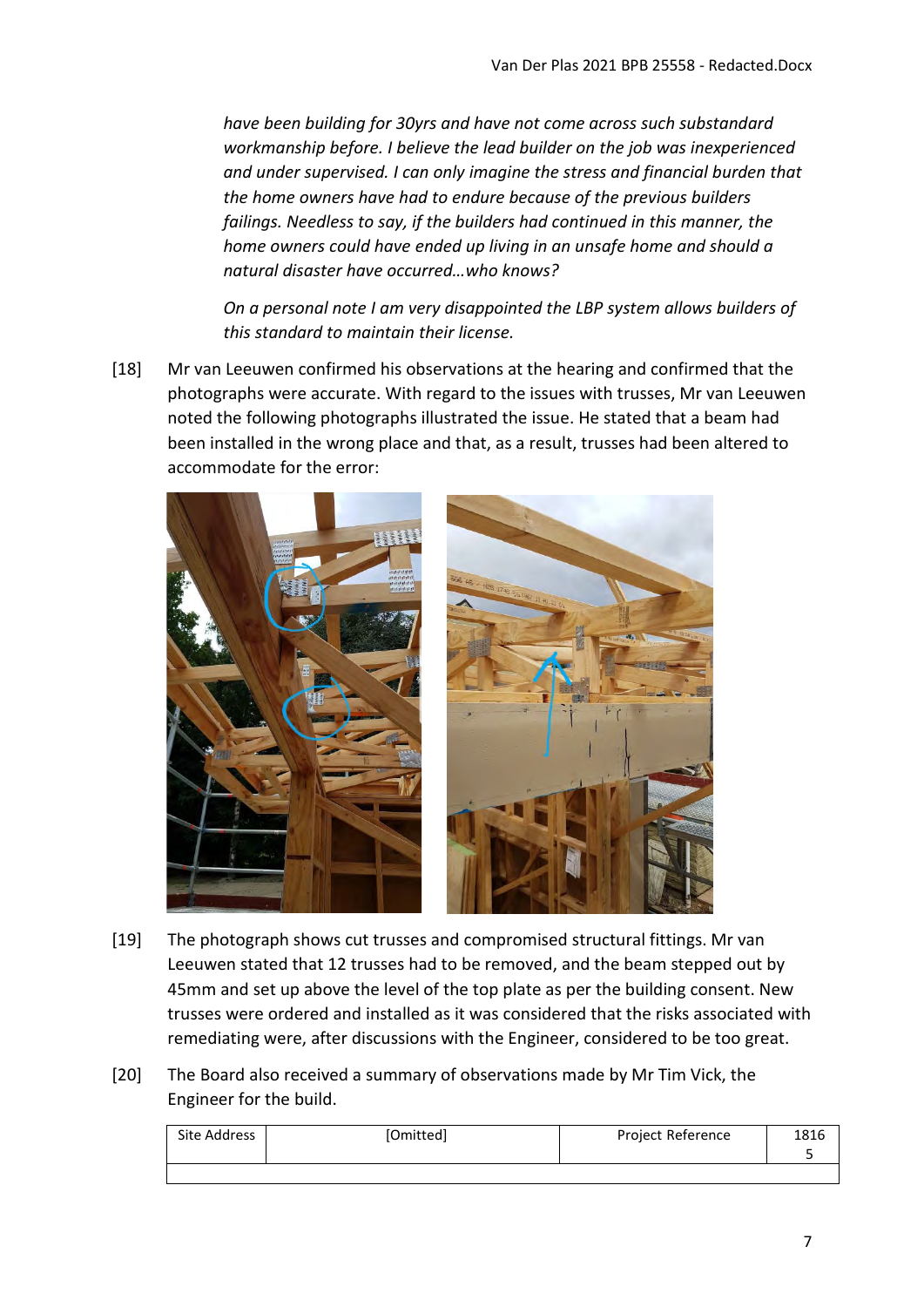| Construction Monitoring Summary for Building Consent No. BC 190108 |                                                                                                                                   |                                                                                                                                                                                     |               |  |
|--------------------------------------------------------------------|-----------------------------------------------------------------------------------------------------------------------------------|-------------------------------------------------------------------------------------------------------------------------------------------------------------------------------------|---------------|--|
|                                                                    |                                                                                                                                   |                                                                                                                                                                                     |               |  |
| Date of<br>inspection                                              | Extent of inspection                                                                                                              | Comments/Observations                                                                                                                                                               | <b>Status</b> |  |
| $30th$ of<br>October2019                                           | Pre-pour inspectionof<br>the lower groundfloor<br>slab and polyblock<br>retaining wall footing                                    | Stirrup spacing in EB1 on GL2 was greater<br>than specified on the drawings. Stirrups not<br>properly tied on FB3's and FB4's resulting in<br>the beams not beingthe correct depth. | Fail          |  |
| $31st$ of<br>October2019                                           | Review of a<br>photographic recordof<br>the above identified<br>issues andreview the<br>EB1 with the increased<br>stirrup spacing | Contractor provided a photographic<br>record of thereinforcement that had<br>been rectified.<br>Calculation undertaken show stirrup<br>spacing asconstructed is acceptable          | Pass          |  |
| 21st of<br>November,<br>2019                                       | Review of<br>photographic recordof<br>the size and spacing of<br>the reinforcing steel in<br>the polyblock wall                   | Photos were reviewed and additional<br>photos requested to confirm bar size and<br>spacing. Thesewere provided later the<br>same day.                                               | Pass          |  |
| $18$ <sup>th</sup> of<br>December,<br>2019                         | Pre-pour inspection of<br>the garage floorslab                                                                                    | Reinforcement was inspected and found to be<br>as per the design. However much of the<br>reinforcement hadinsufficient cover to provide<br>corrosion protection                     | Fail          |  |
| $19th$ of                                                          | Review of                                                                                                                         | Video footage of a gauged measuring stick was                                                                                                                                       | Fail          |  |
| December,<br>2019                                                  | photographic record of<br>the resolution of the<br>cover issues                                                                   | provided to demonstrate that cover was<br>achieve. Further comments issued following<br>receipt of the videos.                                                                      |               |  |
| $6th$ of<br>January, 2020                                          | Review of<br>photographic record<br>of the resolution of the<br>cover issues                                                      | Video footage of a gauged measuring stick was<br>provided to demonstrate that cover was<br>achieve.                                                                                 | Pass          |  |
| $13$ <sup>th</sup> of<br>February,<br>2020                         | Site inspection to<br>review reinforcement<br>in the upper level floor<br>slab                                                    | Reinforcement and cover were review and<br>following acouple of minor alterations on site<br>was found to be in compliance with the<br>design                                       | Pass          |  |

Notes:

Pass = We believe on reasonable grounds that the site work inspected complies with the building code.Fail = Remediation work is required.

- [21] At the hearing, Mr Vick confirmed his on-site observations.
- [22] The Board also heard from Mr Batten, the on-site foreman. Mr Batten, who is now licensed, but was not a Licensed Building Practitioner at the time. He gave evidence that the Respondent, who resided in Christchurch, was on site on the first day and was on-site one to two times thereafter for about one to one and a half hours. When on-site the Respondent did look around the site. Mr Batten stated that the Respondent did not make much of a contribution to the build. Mr Battens own experience was mainly in commercial building at the time. He had some limited experience with residential building. He had previously worked with the Respondent on a labour-only basis. Mr Batten stated that he took one week off during the build and that it was during that period that issues arose, including those with the trusses. The Respondent was not involved in their resolution. The Respondent did not attend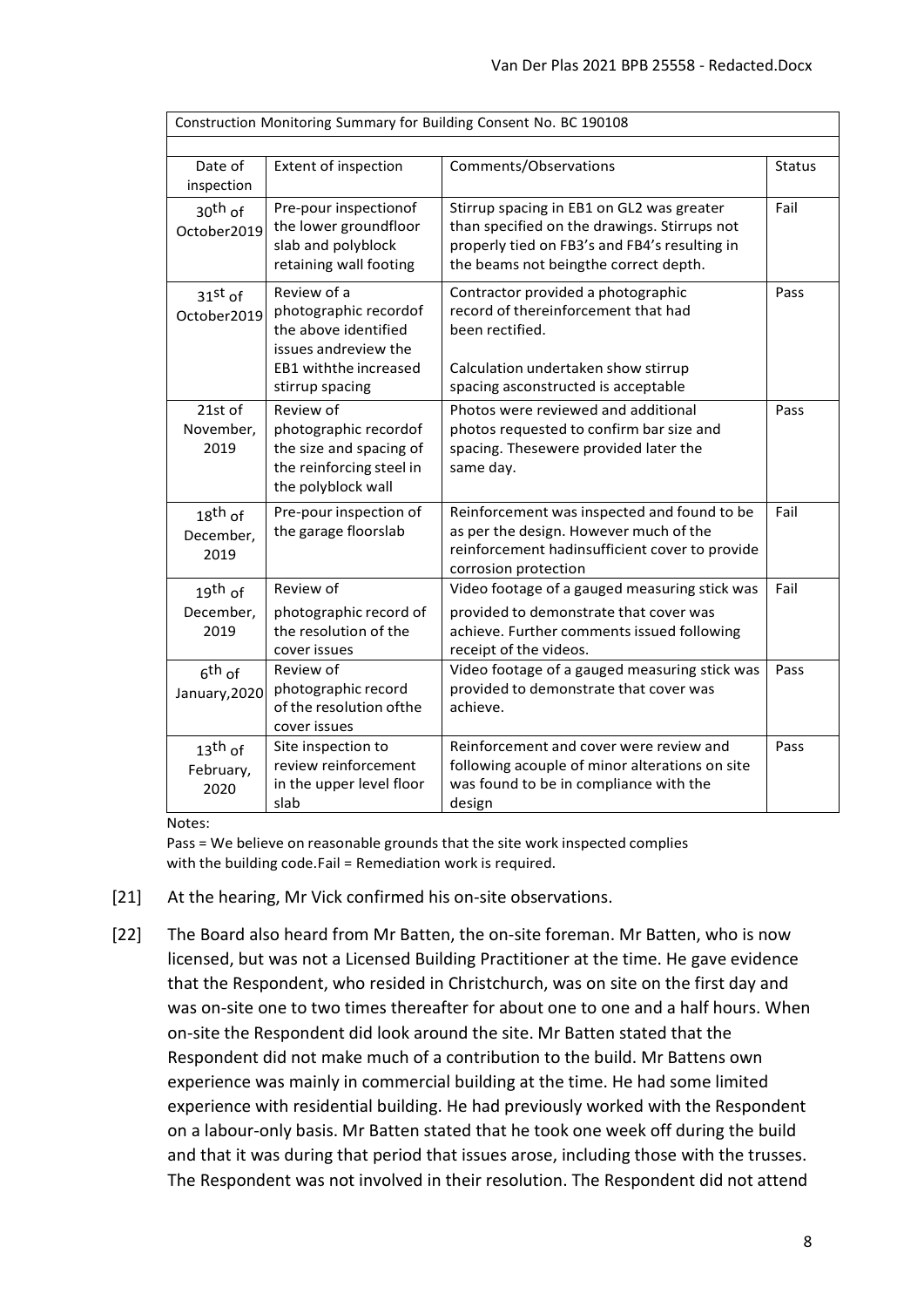any inspections. The other builders on site were one person who had just finished his apprenticeship, a second-year apprentice and an overseas trained carpenter. Mr Batten stated that he dealt directly with the Complainant who arranged and managed sub-trades. Mr Batten stated that the Respondent paid him from different entities and different accounts during the build.

[23] The Respondent did not provide any form of a response to the allegations about the building work, other than to state:

> *The Queenstown build was a reasonably complicated build which I supervised my staff on a weekly and sometimes fortnightly basis. The work that has been progressed by my team was completed with professionalism and in my opinion accuracy, in terms of the scope of the build the discrepancies mentioned are not major and in fact the issue with the roof was an issue with the detailing, for which the company (Akarana Timber) had accepted responsibility and were prepared to give a credit for any rectification work required.*

[24] On 16 October 2020, the Respondent was asked by phone if he was going to make a substantive response. A note of the interview recorded:

> *- says he never got Abby's email so i resent it (it hadn't bounced back so I don't know why he didn't get it)*

- *says he has had a gutsful*
- *not renewing his LBP*
- *leaving the industry*

*- wouldn't state if he would respond or not (and if he did when that might be by)*

*- it was an ongoing dispute with the complainant*

[25] The Respondent was, at the time of the hearing, still a Licensed Building Practitioner.

### <span id="page-8-0"></span>Record of Work

[26] The complaint noted that the owner had not received a record of work. The Board obtained the Council file. It did not contain a record of work from the Respondent.

### <span id="page-8-1"></span>Disrepute

[27] The build was started under a contract with H&R Builders Limited dated 12 August 2019, a company of which the Respondent was the sole director and shareholder. The build started on 28 August 2019. H&R Builders was put into liquidation on 30 September 2019 by way of a special resolution. The build was continued in the name of Global Mindset T/A HR Builders. A company named Global Mindset Limited was incorporated on 4 September 2019. The Respondent was the sole director of that company, with the share being held by Quota Trustees Limited., the trustee of which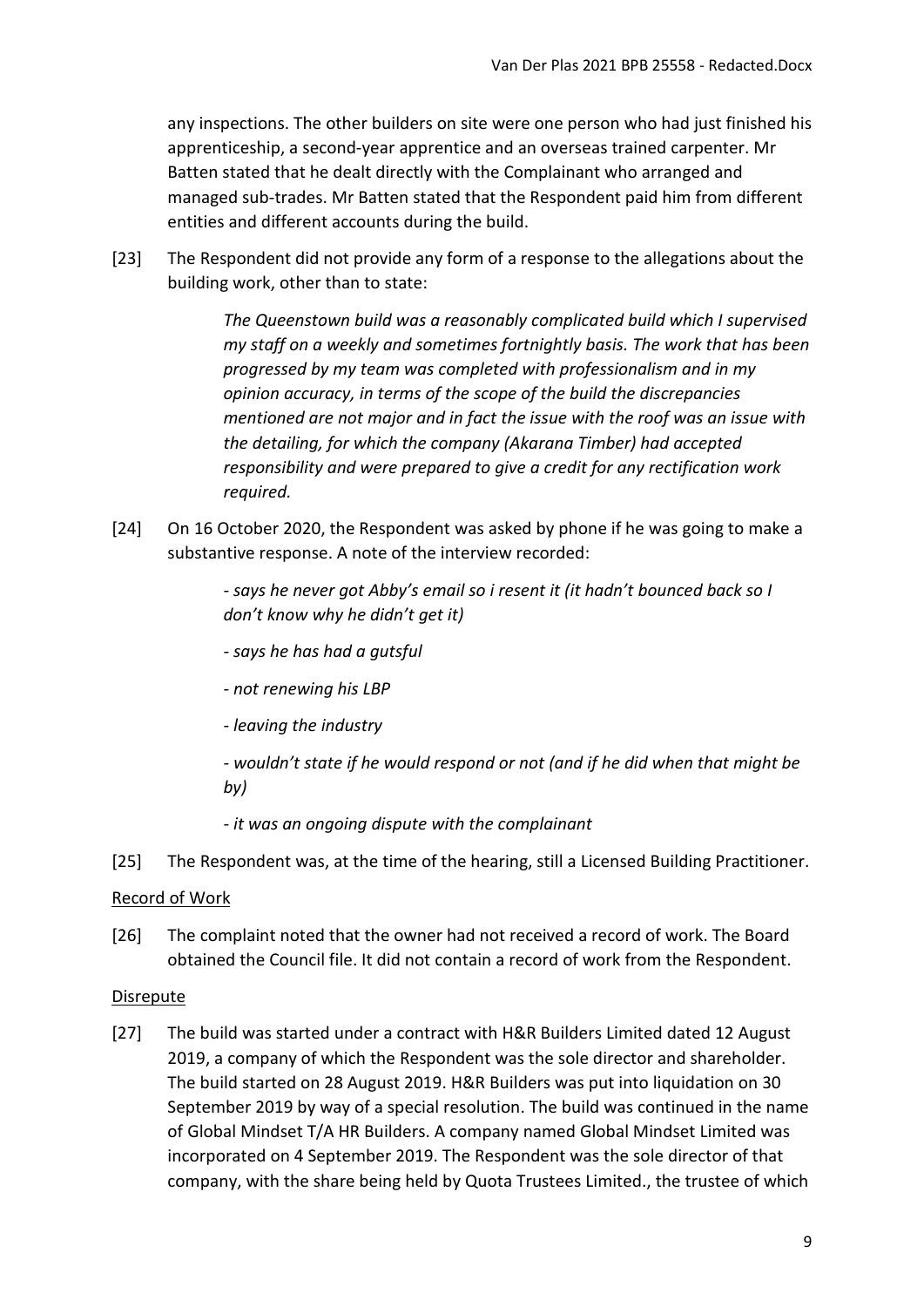is an accountant, Reginald George Hintz of RH Accounting Services. Global Mindset was, at the time of the hearing, in the process of being removed from the Companies Officer Register.

- [28] The Board was provided with details of the change in contract and a new contract in the name of Global Mindset dated 3 November 2019. The first contract, entered into by H&R Builders, was a labour only agreement. It provisioned for a \$15,000 deposit. The new contract with Global Mindset, which was on different terms, stipulated that the deposit that had been paid would be repaid in instalments by January 2020. It has not been repaid. The new contract provisioned for a revised labour rate that was lower than the previous rate.
- [29] The First Liquidator's First Report into the liquidation of H&R Builders Limited noted:
	- *The company was struggling with working capital for some time and had some sizable disputes on past contracts.*
	- *As the director had extra resource with work slow down he undertook a development in a separate company. This development has not gone as planned which has resulted in the development company struggling to pay the building company.*
	- *One trade creditor had issued a statutory demand.*
- [30] The Liquidator's report did not contain any financial or other detail as regards the contract with the Complainant.

| Date              | <b>Invoice</b><br><b>Number</b> | <b>Invoicing Entity</b>         | <b>Bank Acc</b>    | Amount      |
|-------------------|---------------------------------|---------------------------------|--------------------|-------------|
| 18 September 2019 | 0325                            | <b>H&amp;R Builders Limited</b> | 15 3976 0054987 00 | \$3,519.00  |
| 19 October 2019   | 1103                            | <b>H&amp;R Builders Limited</b> | 38 9020 0763348 00 | \$3,519.00  |
| 28 October 2019   | 1104                            | <b>H&amp;R Builders Limited</b> | 38 9020 0763348 00 | \$10,384.50 |

[31] The Complainant provided the Board with copies of invoices received as follows:

[32] Replacement invoices for Invoices 1103 and 1104 were provided when the Complainant noted that HR Builders had been put into liquidation on 30 September 2019:

| Date            | <b>Invoice</b><br><b>Number</b> | <b>Invoicing Entity</b>       | <b>Bank Acc</b>    | Amount      |
|-----------------|---------------------------------|-------------------------------|--------------------|-------------|
| 19 October 2019 | 1103                            | <b>Global Mindset Limited</b> | 38 9020 0763348 00 | \$3,381.00  |
| 28 October 2019 | 1104                            | <b>Global Mindset Limited</b> | 38 9020 0763348 00 | \$10,384.50 |

[33] The replacement invoices predated the contract with to which they related.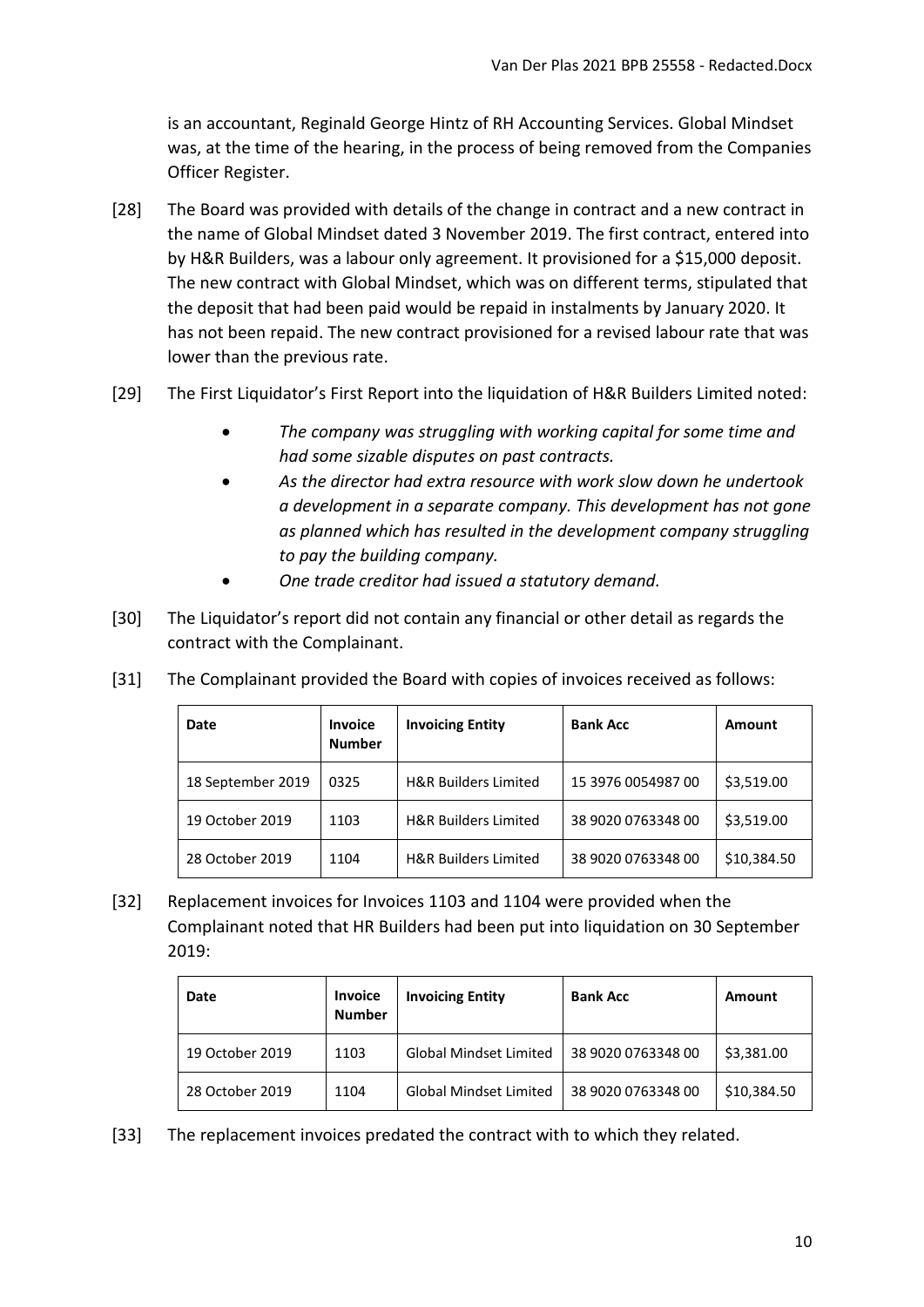[34] The building work under the Respondent's supervision came to an end in early 2020. Mr Batten, who was employed by the Respondent's entities, and who was on site carrying out the work as the on-site Foreman, gave evidence that the site was packed up prior to Christmas. The Respondent sent the following communication to the Complainant:

## *[Omitted],*

*This email is to inform you that HR Builders (Global Mindset Ltd) will not be returning to continue the build on your house until such time as the following conditions are met.*

*The Original contract is the only valid contract and was assigned to Global Mindset Ltd when H&R Builders was placed into voluntary liquidation.*

*As such, going forward, if we are to continue, the original agreed hourly rate of \$60 per man hour will apply. This rate will also be backdated to when we were forced to continue at a lower rate and an invoice for the difference will be issued for same.*

*The Deposit paid on the original contract will be, as intended, carried through until the end of the build and will be credited by way of hours at that stage.*

*The above conditions are not negotiable and I am not prepared to discuss this any further.*

[35] The Respondent concluded by stating:

*In conclusion, I am not happy to have to react in this manner but find your actions totally unacceptable and a complete breach of trust, this is something I would not normally do, I like to conduct my business in an honorable manner, but you have left me with no other option.*

[36] The Complainant responded, noting the deposit had been expended by the Respondent on debts that were not related to the Complainant's job:

> *Regarding your usage of the term 'blackmail I note that during our meeting 2 /11/2019, you admitted having spent all my deposit of \$15,000 inappropriately and completely without my knowledge. I told you then that I had lost complete trust in you as a friend & in our business relationship. You then became very emotional and voluntarily offered to reduce your hourly rate from \$60 +gst hr to \$55 +gst hr. I repeated that I didn't want to do business with someone who I didn't trust. You proceeded to give me a personal guarantee that you would pay back the \$15,000 deposit. We then agreed on a new contract with an hourly rate of \$50 +gst in the name of your newly formed company as the original contacting party has then in liquidation.*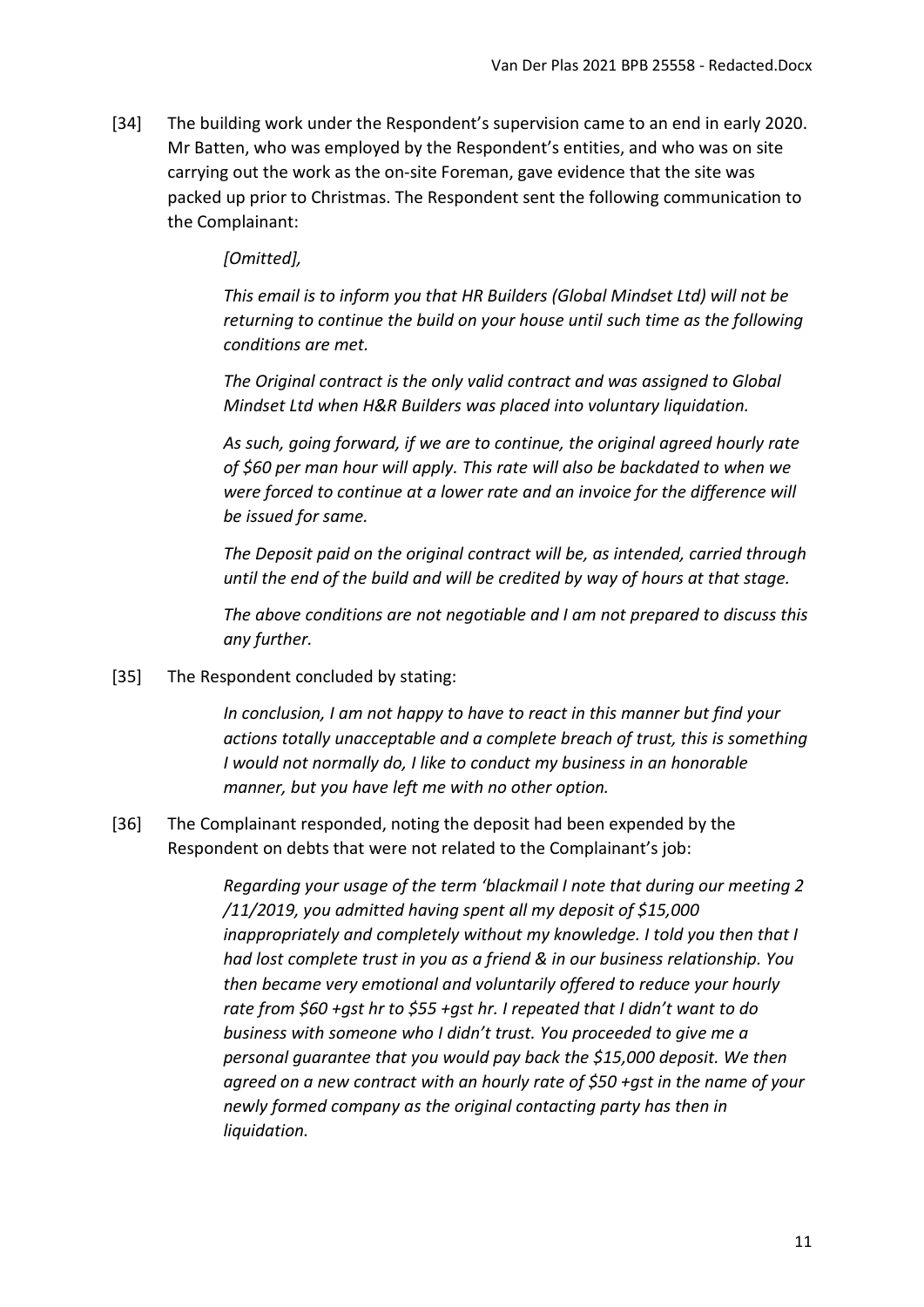*You also told me that the invoice that you sent me while your company was in liquidation, was fraudulent and said you would supply a backdated invoice along with the current due invoice, in the new company name.*

*I was the one that took pity on you, partly because of your emotional breakdown and agreed to the new contract. You offered to start paying the \$15,000 back on a weekly basis - and as Christmas holiday pay was coming due, and as a gesture, I suggested repayments start in the new year.*

*In my view. If anyone has acted inappropriately in our dealing is you, by withdrawing your builders and demanding a reinstatement of the original contract - but no mention of my \$15,000 refund.*

[37] In his response to the complaint and contractual matters the Respondent stated:

*My original company was put into voluntary liquidation late last year and I had over a period of time reduced my employees from 12 staff to the four who were retained going forward under a new company. Unfortunately I neglected to inform Mr [Omitted] of the change in circumstance and contracts and paperwork were not attended to as they should have been, I had recently undergone some major surgery and my father had also passed away so my focus on some detail was not as it should have been.*

*Mr [Omitted] however saw this as an opportunity to force a reduction in the original chargeable hourly rate, this created considerable financial difficulty for us and with the conditions that he insisted upon would have eventually led to the business failing.*

[38] The Respondent again concluded by stating:

*After the incredibly disappointing manipulation of my personal circumstance by Mr [Omitted] and the failure of my previous company ( a Voluntary Liquidation after suffering very large losses on a labour contract for a main contractor) I managed to find some work locally for my staff, however several of them left my employ at the end of February and with the lockdown at the end of March this year the company has not traded since.*

*In summary I have decided that I will no longer be involved in any building work and at 67 years of age have decided to retire and resign my LBP status.*

*I trust that this email is sufficient for your needs.*

[39] With regard to termination, the Complaint stated:

*Your foreman Ethan, told me that he and the team would be back on the job at [Omitted] after Christmas - 6th January was the start date as there was a concrete pour booked for 8th Jan.*

*I phoned Ethan around the end of December and left a message but with no reply. I arrived in QT 3rd Jan and discovered the build site & storage garage ,*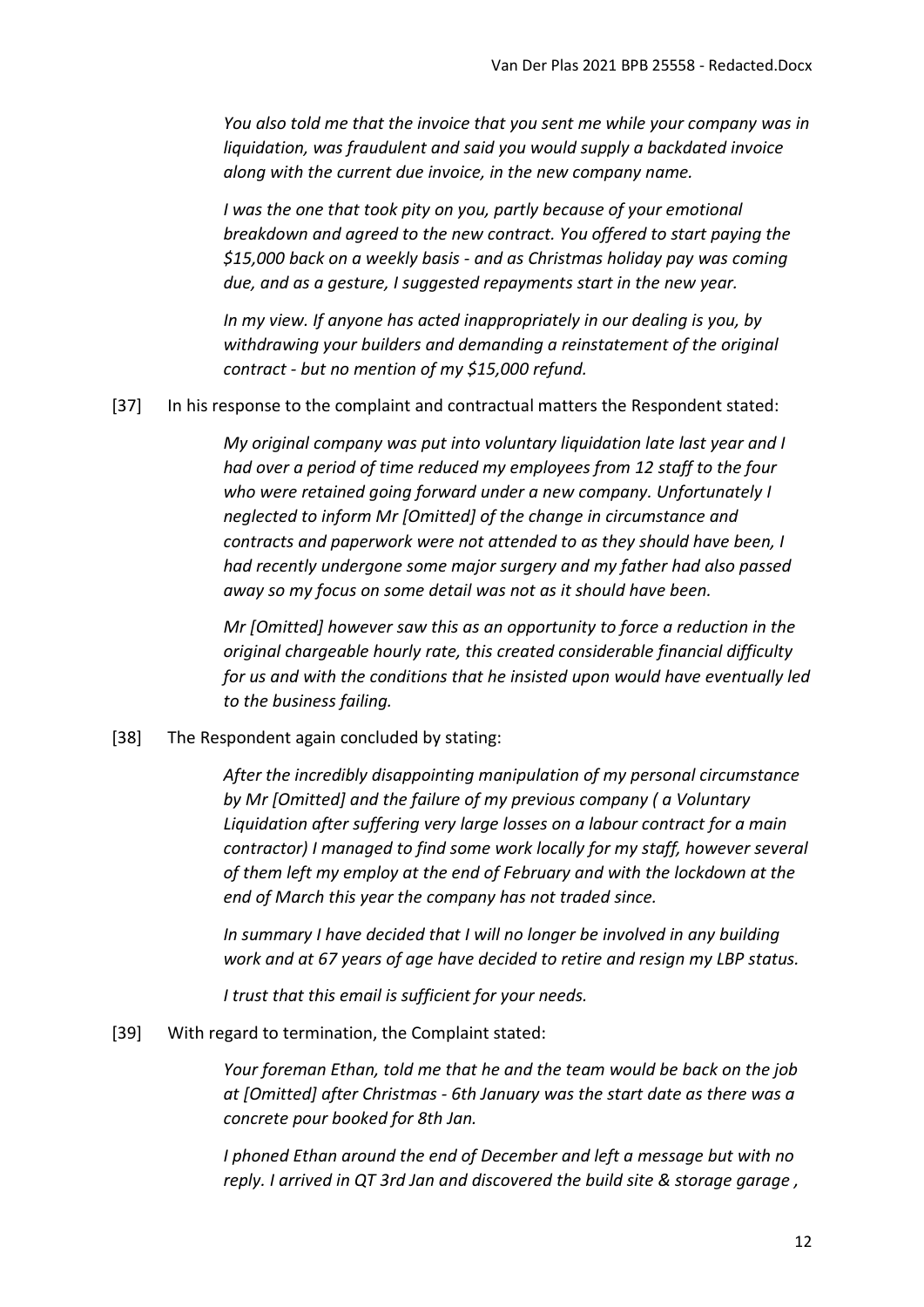*had been completely cleared of all building equipment etc. After many texts, phone calls and emails to both you and Ethan, I finally received an email from you on the 10th January saying you would update me over the weekend!*

*I received an email at 2.52pm Sunday 12/1/20 from a contractor saying Ethan had trades booked and concerned that there was no communication from him. A tradesperson also commented that he'd been talking to Ethan before Christmas about the new year starting back and Ethan said at the time that he wasn't sure if they were coming back ! This suggests that there was already an intention of not returning in the new year and an avoidance by you Ron of not repaying \$15,000 debt owed to me. I spent 4 days on site dealing with regular calls from other trades asking why Ethan wasn't there and not responding - you finally sent me an email at 10.45pm Sunday night stating that you would not be returning to the site until the original contract was reinstated….blackmail ?*

### <span id="page-12-0"></span>**Board's Conclusion and Reasoning**

[40] The Board has decided that the Respondent **has**:

- (a) carried out or supervised building work or building inspection work in a negligent or incompetent manner (s 317(1)(b) of the Act);
- (b) carried out or supervised building work or building inspection work that does not comply with a building consent (s 317(1)(d) of the Act);
- (c) failed, without good reason, in respect of a building consent that relates to restricted building work that he or she is to carry out (other than as an ownerbuilder) or supervise, or has carried out (other than as an owner-builder) or supervised, (as the case may be), to provide the persons specified in section 88(2) with a record of work, on completion of the restricted building work, in accordance with section 88(1) (s 317(1)(da)(ii) of the Act);
- (a) conducted himself or herself in a manner that brings, or is likely to bring, the regime under this Act for licensed building practitioners into disrepute (s 317(1)(i) of the Act)

and **should** be disciplined.

[41] The reasons for the Board's decisions follows.

#### <span id="page-12-1"></span>Negligence and/or Incompetence

- [42] The Board has decided that the Respondent **has** carried out or supervised building work or building inspection work in a negligent manner (s 317(1)(b) of the Act) and should be disciplined. The finding of negligence relates to the Respondent's supervision of non-licensed persons.
- [43] Negligence is the departure by a licensed building practitioner, whilst carrying out or supervising building work, from an accepted standard of conduct. It is judged against those of the same class of licence as the person whose conduct is being inquired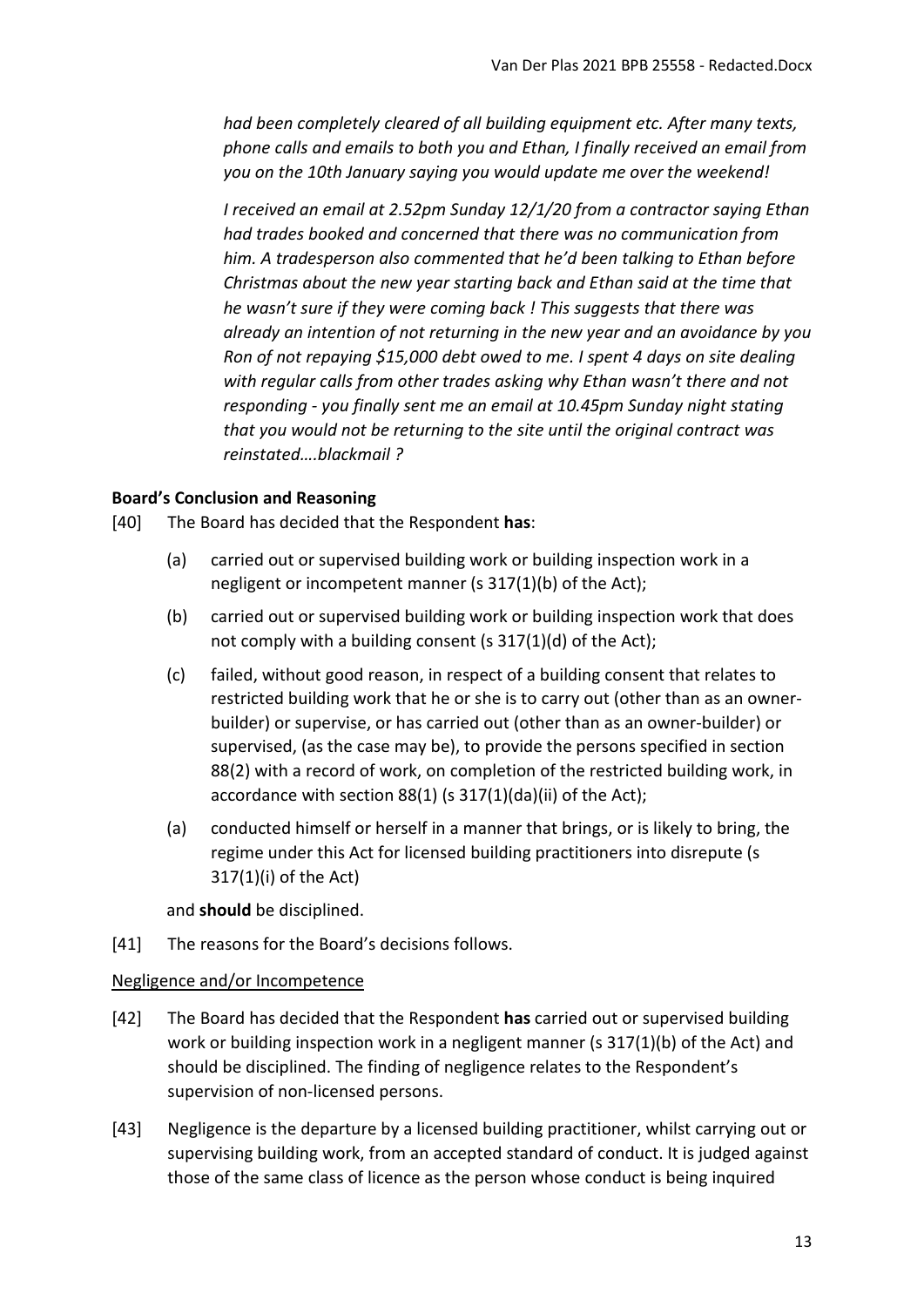into. This is described as the *Bolam[7](#page-13-0)* test of negligence which has been adopted by the New Zealand Courts<sup>8</sup>.

- [44] The New Zealand Courts have stated that assessment of negligence in a disciplinary context is a two-stage test<sup>9</sup>. The first is for the Board to consider whether the practitioner has departed from the acceptable standard of conduct of a professional. The second is to consider whether the departure is significant enough to warrant a disciplinary sanction.
- [45] When considering what an acceptable standard is, the Board must have reference to the conduct of other competent and responsible practitioners and the Board's own assessment of what is appropriate conduct, bearing in mind the purpose of the  $Act^{10}$  $Act^{10}$  $Act^{10}$ . The test is an objective one, and in this respect, it has been noted that the purpose of discipline is the protection of the public by the maintenance of professional standards and that this could not be met if, in every case, the Board was required to take into account subjective considerations relating to the practitioner<sup>[11](#page-13-4)</sup>.
- [46] The Board notes that the purposes of the Act are:

## *3 Purposes*

*This Act has the following purposes:*

- *(a) to provide for the regulation of building work, the establishment of a licensing regime for building practitioners, and the setting of performance standards for buildings to ensure that—* 
	- *(i) people who use buildings can do so safely and without endangering their health; and*
	- *(ii) buildings have attributes that contribute appropriately to the health, physical independence, and well-being of the people who use them; and*
	- *(iii) people who use a building can escape from the building if it is on fire; and*
	- *(iv) buildings are designed, constructed, and able to be used in ways that promote sustainable development:*
- *(b) to promote the accountability of owners, designers, builders, and building consent authorities who have responsibilities for ensuring that building work complies with the building code.*
- [47] The Board also notes, as regards acceptable standards, that all building work must comply with the Building Code<sup>[12](#page-13-5)</sup> and be carried out in accordance with a building

<span id="page-13-0"></span><sup>7</sup> *Bolam v Friern Hospital Management Committee* [1957] 1 WLR 582

<span id="page-13-1"></span><sup>8</sup> *Martin v Director of Proceedings* [2010] NZAR 333 (HC), *F v Medical Practitioners Disciplinary Tribunal* [2005] 3 NZLR 774 (CA)

<span id="page-13-2"></span><sup>9</sup> *Martin v Director of Proceedings* [2010] NZAR 333 (HC), *F v Medical Practitioners Disciplinary Tribunal* [2005] 3 NZLR 774 (CA)

<span id="page-13-3"></span><sup>10</sup> *Martin v Director of Proceedings* [2010] NZAR 333 at p.33

<span id="page-13-4"></span><sup>11</sup> *McKenzie v Medical Practitioners Disciplinary Tribunal* [2004] NZAR 47 at p.71

<span id="page-13-5"></span><sup>12</sup> Section 17 of the Building Act 2004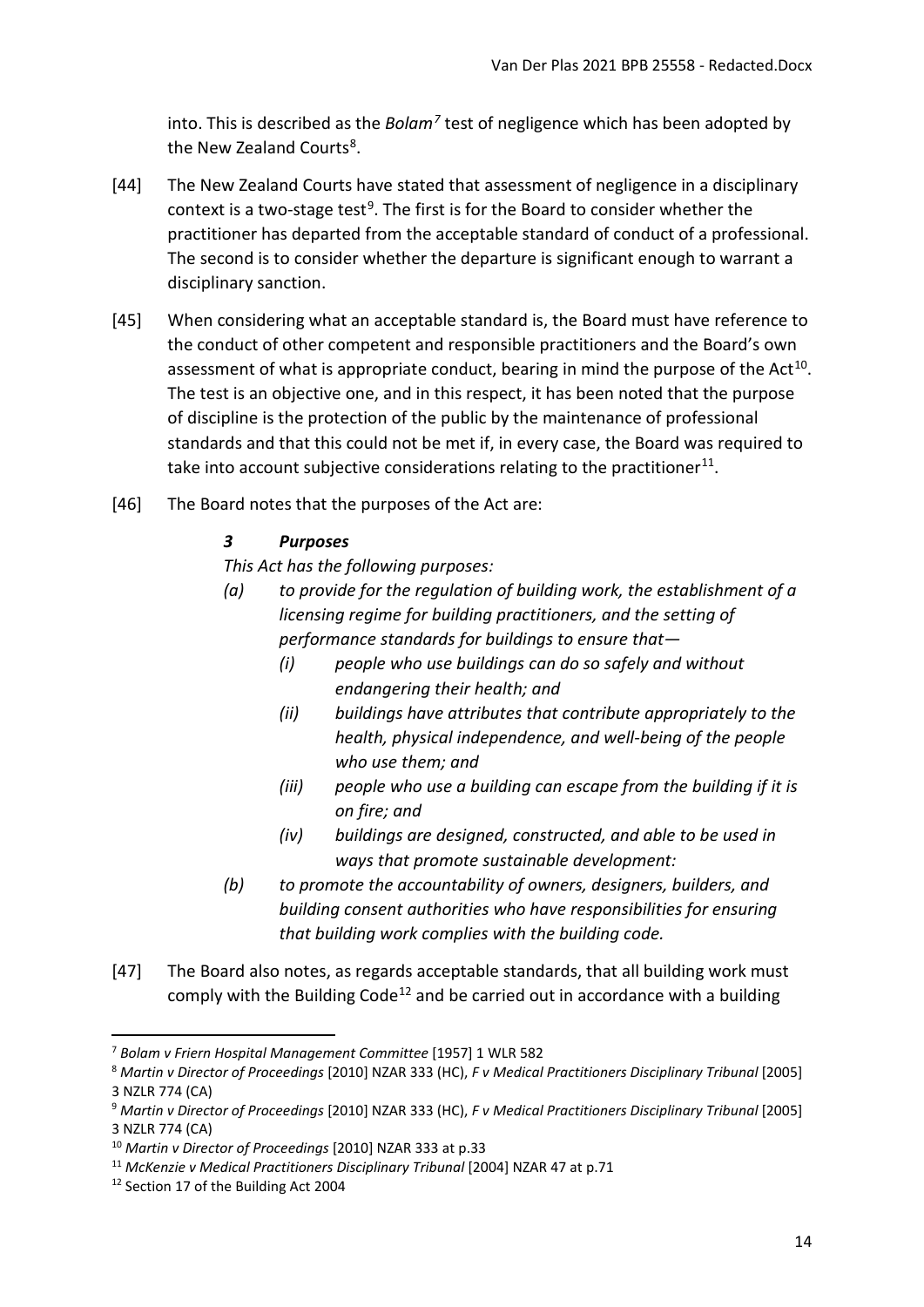consent<sup>[13](#page-14-0)</sup>. As such, when considering what is and is not an acceptable standard, the Building Code and any building consent issued must be taken into account.

- [48] There were multiple serious non-compliant building issues. The most serious were the failure to install a beam and trusses correctly and the incorrect foundation levels. Both matters were fundamental errors that, with the correct oversight, should not have occurred. Both had serious implications for the build.
- [49] The Respondent did not carry out the building work. He was the supervising Licensed Building Practitioner and, as the building included restricted building work, under section 84 of the Act, it had to be supervised by an appropriately licensed person.
- [50] Supervise is defined in section  $7^{14}$  $7^{14}$  $7^{14}$  of the Act. The definition states:

*supervise, in relation to building work, means provide control or direction and oversight of the building work to an extent that is sufficient to ensure that the building work—* 

- *(a) is performed competently; and*
- *(b) complies with the building consent under which it is carried out.*
- [51] In C2-01143, the Board also discussed the levels of supervision it considers would be necessary to fulfil a licensed building practitioner's obligations noting that the level of supervision required will depend on a number of circumstances, including:
	- (a) the type and complexity of the building work to be supervised;
	- (b) the experience of the person being supervised;
	- (c) the supervisor's experience in working with the person being supervised and their confidence in their abilities;
	- (d) the number of persons or projects being supervised; and
	- (e) the geographic spread of the work being supervised.
- [52] The Board also needs to consider whether the work met the requirements of the building code and, if not, the level of non-compliance.
- [53] Supervision in the context of the Building Act has not yet been considered by the courts. It has, however, been considered in relation to Electricity Act 1992<sup>15</sup>. The definition of supervision in that Act is consistent with the definition in the Building

<span id="page-14-0"></span><sup>&</sup>lt;sup>13</sup> Section 40(1) of the Building Act 2004

<span id="page-14-1"></span><sup>&</sup>lt;sup>14</sup> Section 7:

*supervise, in relation to building work, means provide control or direction and oversight of the building work to an extent that is sufficient to ensure that the building work—* 

*<sup>(</sup>a) is performed competently; and*

*<sup>(</sup>b) complies with the building consent under which it is carried out.*

<span id="page-14-2"></span><sup>15</sup> *Electrical Workers Registration Board v Gallagher* Judge Tompkins, District Court at Te Awamutu, 12 April 2011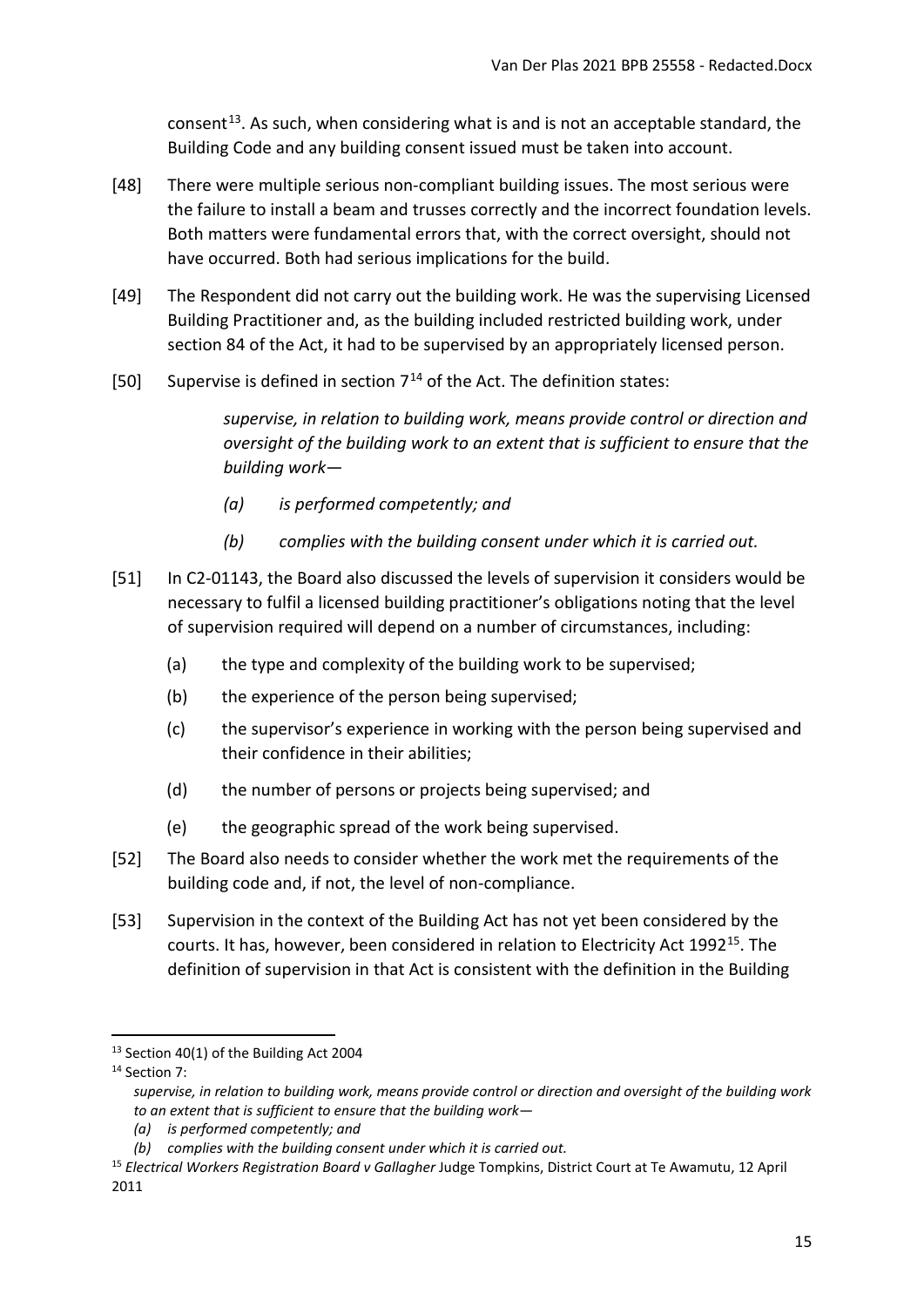Act, and as such, the comments of the Court are instructive. In the case Judge Tompkins stated at paragraph 24:

*"As is made apparent by the definition of "supervision" in the Act, that requires control and direction by the supervisor so as to ensure that the electrical work is performed competently, that appropriate safety measures are adopted, and that when completed the work complies with the requisite regulations. At the very least supervision in that context requires knowledge that work is being conducted, visual and other actual inspection of the work during its completion, assessment of safety measures undertaken by the person doing the work on the site itself, and, after completion of the work, a decision as to compliance of the work with the requisite regulations."*

- [54] Looking at the building work in question, there were serious errors and noncompliance issues. The Respondent was remote from the build. He did not engage in the build to an extent where he was providing adequate or appropriate supervision. He did not, on a regular basis, attend the site or check the work. He did not attend any Council or engineering inspections. The Board formed the view that he took a hands-off approach and allowed on-site staff to build without any effective supervision being provided.
- [55] Given the above factors the Board, which includes persons with extensive experience and expertise in the building industry, considered the Respondent has departed from what the Board considers to be an accepted standard of conduct and that the conduct was sufficiently serious enough to warrant a disciplinary outcome.

### <span id="page-15-0"></span>Contrary to a Building Consent

- [56] Under section 40 of the Act, all building work must be carried out in accordance with the building consent issued. Section 40 of the Act provides:
	- *40 Buildings not to be constructed, altered, demolished, or removed without consent*
	- *(1) A person must not carry out any building work except in accordance with a building consent.*
	- *(2) A person commits an offence if the person fails to comply with this section.*
	- *(3) A person who commits an offence under this section is liable on conviction to a fine not exceeding \$200,000 and, in the case of a continuing offence, to a further fine not exceeding \$10,000 for every day or part of a day during which the offence has continued.*
- [57] The process of issuing a building consent and the subsequent inspections under it ensure independent verification that the Building Code has been complied with and that the works will meet the required performance criteria in the Building Code. In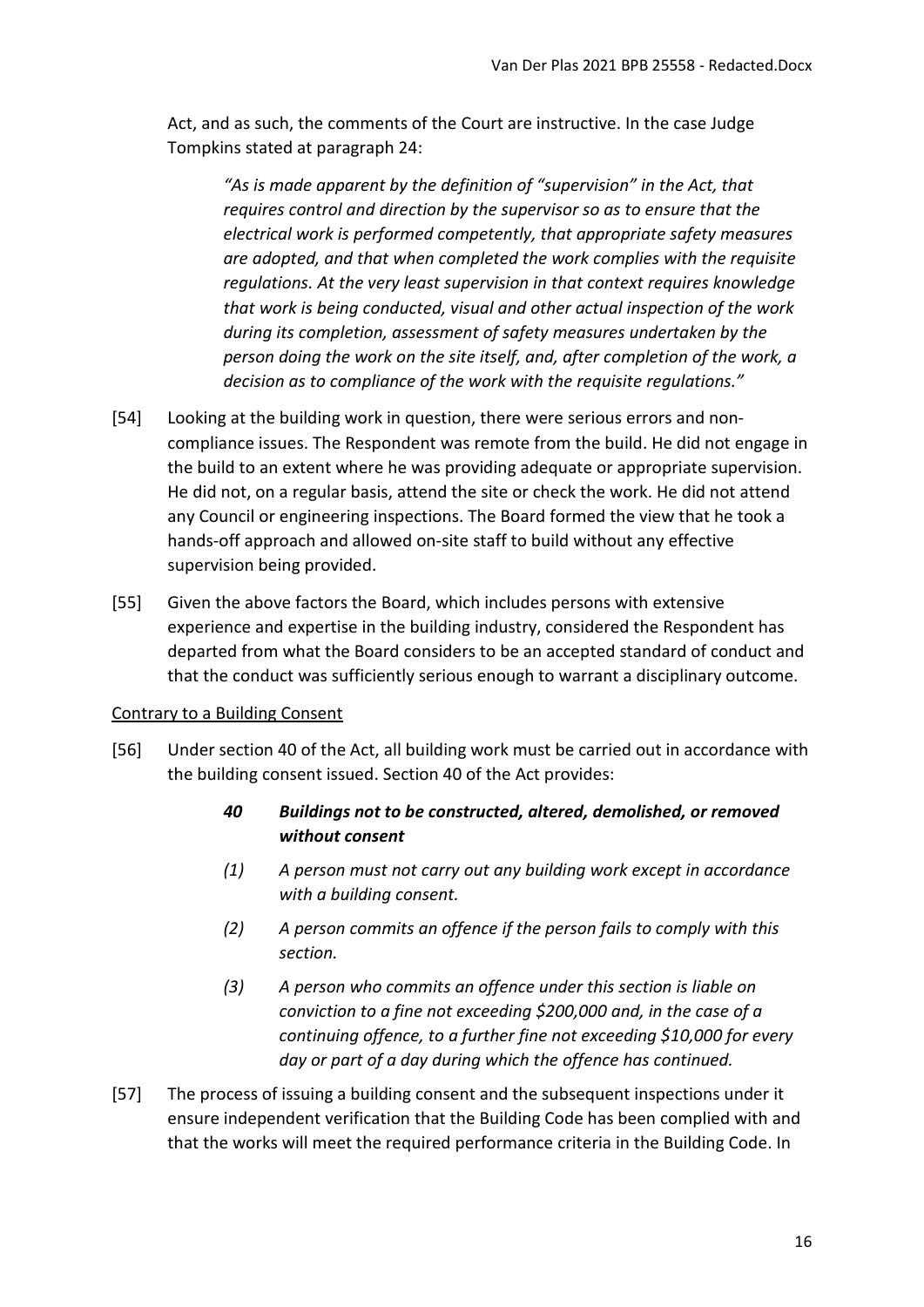doing so the building consent process provides protection for owners of works and the public at large. This accords with the purposes of the Act.

- [58] Unlike negligence contrary to a building consent is strict liability offence. All that need be proven is that the building consent has not been complied with, no fault or negligence must be established<sup>16</sup>. The Board has already found, in relation to negligence, that there were serious non-compliance issues. A beam and trusses were not installed as per the building consent nor were foundations.
- [59] Given those factors, the Board has decided that the Respondent had committed the disciplinary offence. It does, however, note that there is a commonality in the findings between this finding and that of negligence. This will be taken into account by the Board when it considers what the appropriate penalty is determined.

### <span id="page-16-0"></span>Record of Work

- [60] There is a statutory requirement under section 88(1) of the Building Act 2004 for a licensed building practitioner to provide a record of work to the owner and the territorial authority on completion of restricted building work $17$ .
- [61] Failing to provide a record of work is a ground for discipline under section 317(1)(da)(ii) of the Act. In order to find that ground for discipline proven, the Board need only consider whether the Respondent had "good reason" for not providing a record of work on "completion" of the restricted building work.
- [62] The Board discussed issues with regard to records of work in its decision C2-01170<sup>[18](#page-16-3)</sup> and gave guidelines to the profession as to who must provide a record of work, what a record of work is for, when it is to be provided, the level of detail that must be provided, who a record of work must be provided to and what might constitute a good reason for not providing a record of work.
- [63] The starting point with a record of work is that it is a mandatory statutory requirement whenever restricted building work under a building consent is carried out or supervised by a licensed building practitioner (other than as an ownerbuilder). Each and every licensed building practitioner who carries out restricted building work must provide a record of work.
- [64] The statutory provisions do not stipulate a timeframe for the licenced person to provide a record of work. The provisions in section 88(1) simply states "on completion of the restricted building work …". As was noted by Justice Muir in *Ministry of Business Innovation and Employment v Bell<sup>[19](#page-16-4)</sup> "... the only relevant* precondition to the obligations of a licenced building practitioner under s 88 is that he/she has completed their work".

**.** 

<span id="page-16-1"></span><sup>16</sup> *Blewman v Wilkinson* [\[1979\] 2 NZLR 208](http://www.lexisnexis.com/nz/legal/search/enhRunRemoteLink.do?A=0.2086159965275617&service=citation&langcountry=AU&backKey=20_T27461068952&linkInfo=F%23NZ%23NZLR%23vol%252%25sel1%251979%25page%25208%25year%251979%25sel2%252%25&ersKey=23_T27461068929)

<span id="page-16-2"></span><sup>&</sup>lt;sup>17</sup> Restricted Building Work is defined by the Building (Definition of Restricted Building Work) Order 2011

<span id="page-16-3"></span><sup>&</sup>lt;sup>18</sup> Licensed Building Practitioners Board Case Decision C2-01170 15 December 2015

<span id="page-16-4"></span><sup>19</sup> [2018] NZHC 1662 at para 50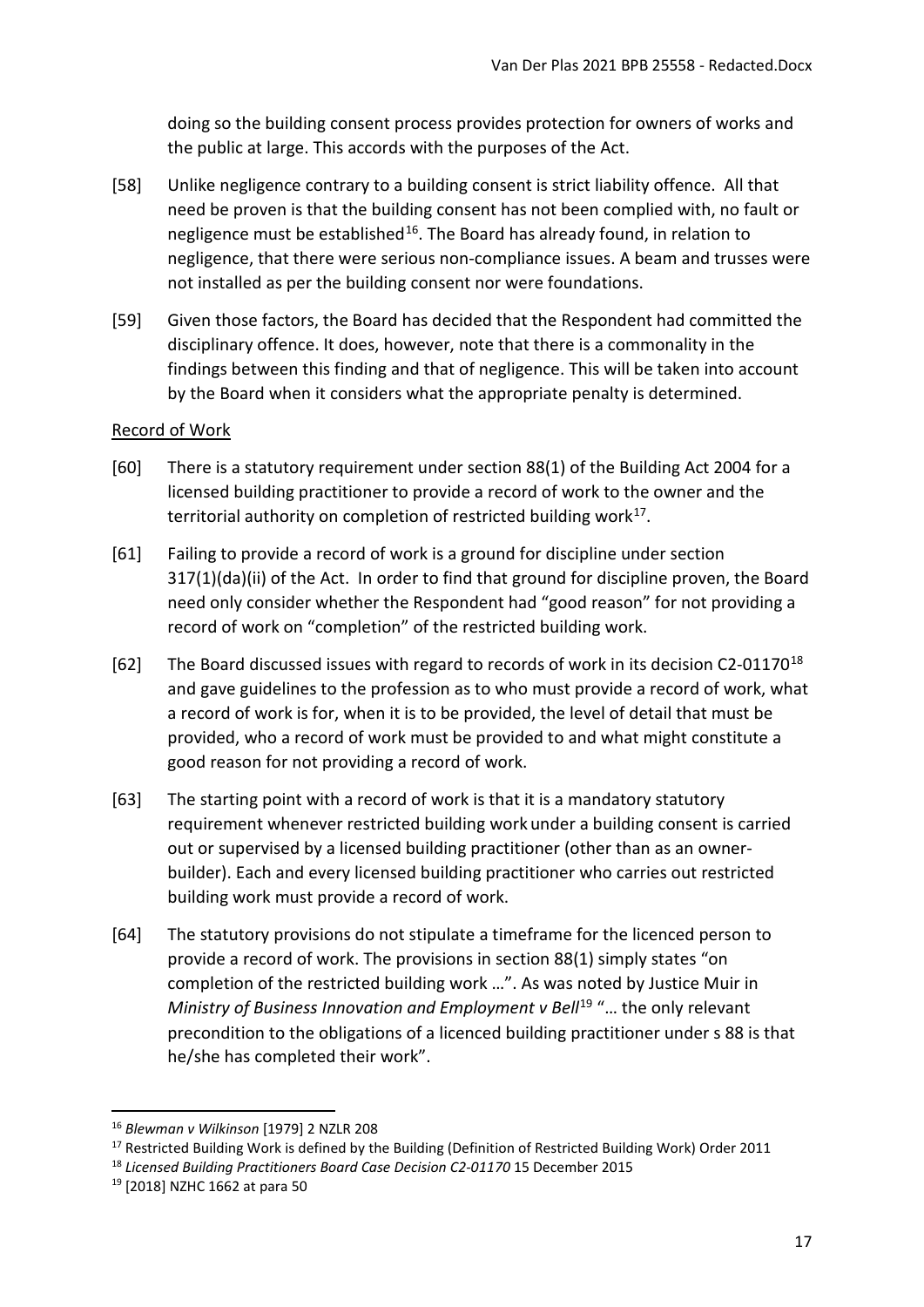- [65] As to when completion will have occurred is a question of fact in each case. In most situations' issues with the provision of a record of work do not arise. The work progresses, and records of work are provided in a timely fashion. Completion occurred in January 2020, when the contract came to an end. After that point in time, the Respondent would not be carrying out or supervising any further restricted building work. As such, his record of work was due. One has not been provided. The Board has therefore decided that the Respondent did not provide a record of work on completion as required, and the disciplinary offence has been committed.
- [66] Section 317(1)(da)(ii) of the Act provides for a defence of the licenced building practitioner having a "good reason" for failing to provide a record of work. If they can, on the balance of probabilities, prove to the Board that one exists, then it is open to the Board to find that a disciplinary offence has not been committed. Each case will be decided by the Board on its own merits, but the threshold for a good reason is high. No good reasons have been put forward.
- [67] In this instance, there was an ongoing commercial dispute. Whilst not stated as a reason for non-provision, the Board has repeatedly stated that a Record of Work is a statutory requirement, not a negotiable term of a contract. The requirement for it is not affected by the terms of a contract, nor by contractual disputes. Licensed building practitioners should now be aware of their obligations to provide them, and their provision should be a matter of routine.
- [68] The Respondent should also note that the requirement is on the licensed building practitioner to provide a record of work, not on the owner or territorial authority to demand one. He is required to act of his own accord and not wait for others to remind him of his obligations.

### <span id="page-17-0"></span>Disrepute

- [69] The disrepute disciplinary provision in the Act is similar to legislation in other occupations, including medical professionals, teachers, lawyers and conveyancers, chartered accountants, financial advisors, veterinarians and real estate agents. The Board considered the disrepute provisions in Board Decision C2-01111<sup>[20](#page-17-1)</sup> and discussed the legal principles that apply.
- [70] The Board, in C2-01111, considered whether the conduct complained of needs to be conduct carried out in the capacity of a licensed building practitioner. The Board notes that in the professions listed above, there is no requirement for the conduct to have been in the course of carrying out that person's trade or profession. For example, in the High Court held in *Davidson v Auckland Standards Committee No 3[21](#page-17-2)* a company director, who, in the course of his duties as a director was charged with offences under the Securities Act 1978, had brought the legal profession into disrepute. He held a lawyer's practising certificate at the time, however, he was not providing legal services. It was submitted in the case that when the acts are outside

**.** 

<span id="page-17-1"></span><sup>&</sup>lt;sup>20</sup> Board decision dated 2 July 2015.

<span id="page-17-2"></span><sup>21</sup> [2013] NZAR 1519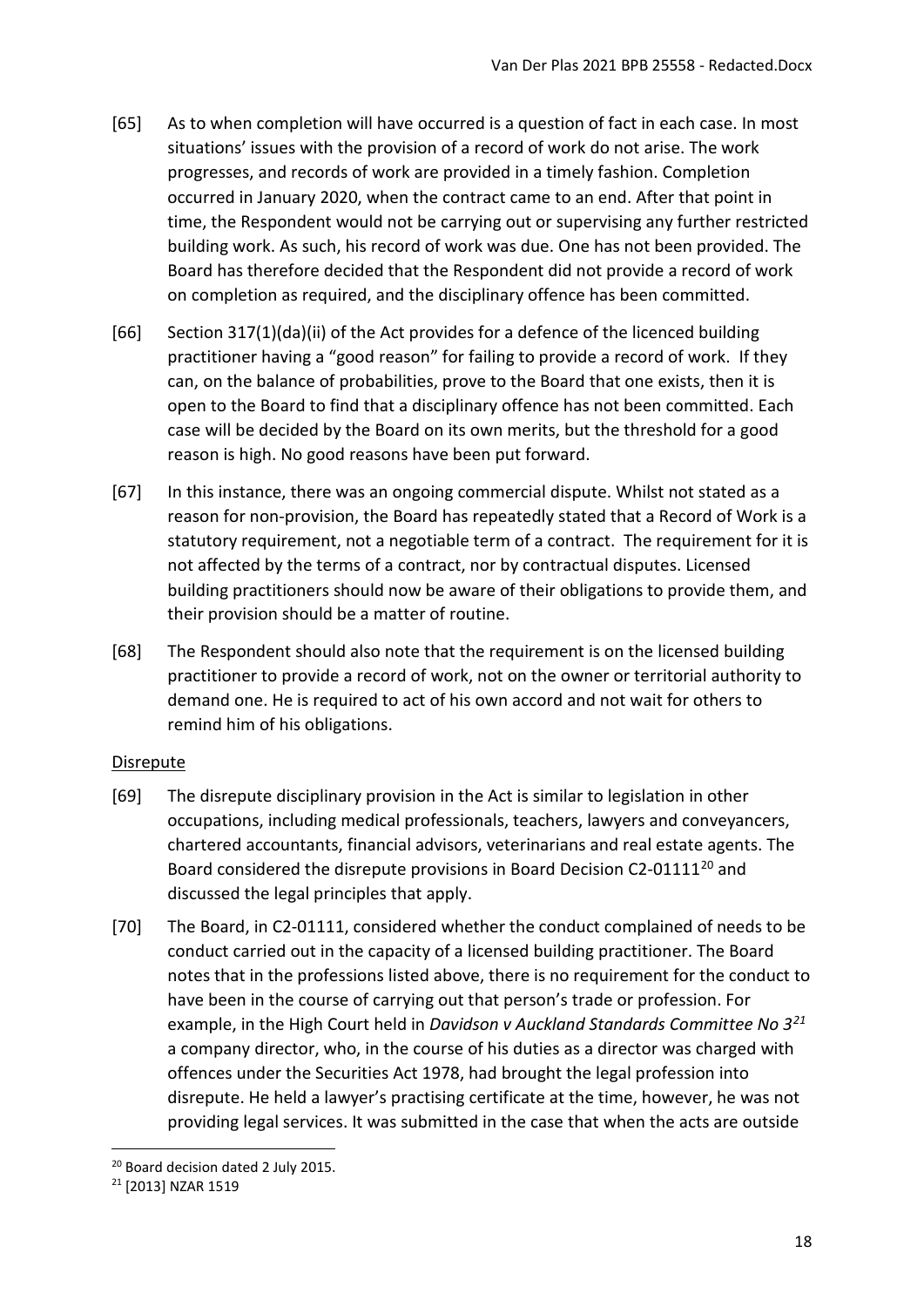of the legal practice, only acts which exhibit a quality incompatible with the duties of the legal profession, for example, dishonesty or lack of integrity, could bring the legal profession into disrepute. This was rejected by the Court.

- [71] Similarly, in a determination of the Disciplinary Tribunal of the New Zealand Institute *of Chartered Accountants[22](#page-18-0)*, convictions for indecent assault and being found without reasonable cause in a building was found to bring the profession into disrepute as it was inconsistent with the required judgment, character and integrity.
- [72] Turning to the conduct which brings or is likely to bring the regime into disrepute the Act does not provide guidance as to what is "disrepute". The Oxford Dictionary defines disrepute as "the state of being held in low esteem by the public" $^{23}$  $^{23}$  $^{23}$ , and the courts have consistently applied an objective test when considering such conduct. In *W v Auckland Standards Committee 3 of the New Zealand Law Society[24](#page-18-2),* the Court of Appeal held that:

*the issue of whether conduct was of such a degree that it tended to bring the profession into disrepute must be determined objectively, taking into account the context in which the relevant conduct occurred. The subjective views of the practitioner, or other parties involved, were irrelevant*. [25](#page-18-3)

- [73] As to what conduct will or will not be considered to bring the regime into disrepute, it will be for the Board to determine on the facts of each case. The Board will, however, be guided by finding in other occupational regimes. In this respect, it is noted disrepute was upheld in circumstances involving:
	- criminal convictions $26$ ;
	- honest mistakes without deliberate wrongdoing $27$ ;
	- provision of false undertakings<sup>[28](#page-18-6)</sup>; and
	- conduct resulting in an unethical financial gain<sup>29</sup>.
- [74] It is also noted that there are a number of cases where the conduct related to specific or important tasks a licensed building practitioner is required to complete within their occupations. Often such behaviour is measured within the context of a code of conduct or ethics. A code is yet to be established within the Building Act, although provision for one is made. What is clear from the cases though, is that unethical or unprofessional conduct can amount to disreputable conduct.

<span id="page-18-0"></span><sup>22</sup> 24 September 2014

<span id="page-18-1"></span><sup>23</sup> Online edition, compilation of latest editions of *Oxford Dictionary of English, New Oxford American Dictionary, Oxford Thesaurus of English and Oxford American Writer's Thesaurus,* search settings UK English, accessed 12/05/15

<span id="page-18-2"></span><sup>24</sup> [2012] NZCA 401

<span id="page-18-3"></span><sup>25</sup> [2012] NZAR 1071 page 1072

<span id="page-18-4"></span><sup>26</sup> *Davidson v Auckland Standards Committee* No 3 [2013] NZAR 1519

<span id="page-18-5"></span><sup>&</sup>lt;sup>27</sup> W v Auckland Standards Committee 3 of the New Zealand Law Society [2012] NZCA 401

<span id="page-18-6"></span><sup>&</sup>lt;sup>28</sup> Slack, Re<sup>[2012]</sup> NZLCDT 40

<span id="page-18-7"></span><sup>&</sup>lt;sup>29</sup> Collie v Nursing Council of New Zealand<sup>[2000]</sup> NZAR 7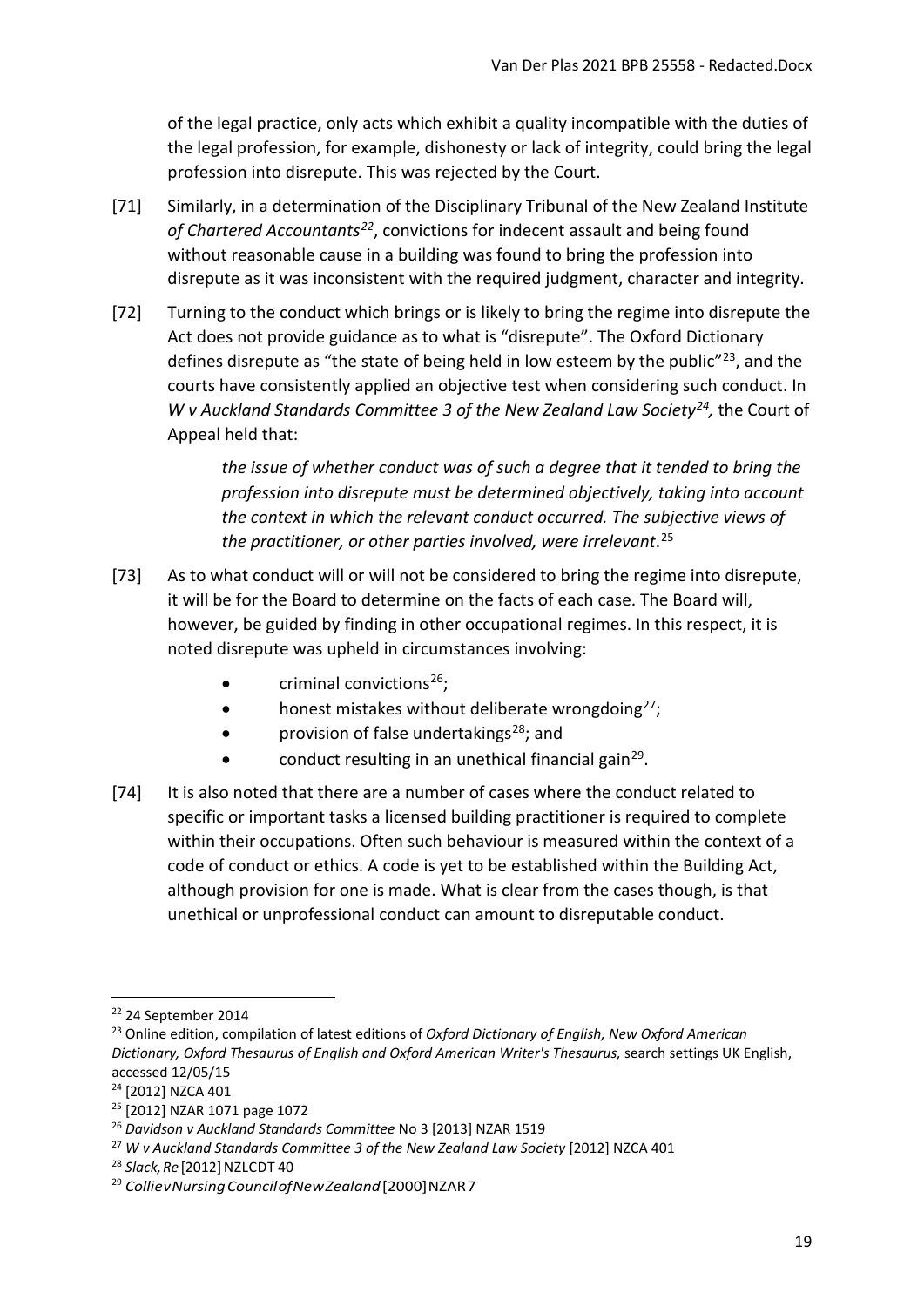- [75] The conduct the Board was investigating in relation to disrepute was the possible misappropriation of a deposit paid by and an allegation that the Respondent traded whilst insolvent and/or recklessly, or allowed an entity to trade, recklessly and/or whilst insolvent.
- [76] Ordinarily, the Board does not investigate contractual matters. As noted, the exception is where the conduct comes with the disciplinary offence of disrepute, and the conduct causes the conduct and the professions to be held in low esteem by the public.
- [77] The Board noted that the Respondent had managed his financial affairs in an unethical manner. He failed to account for a deposit, put H&R Builders into liquidation one month after the build had started but continued the build as if the liquidation had not occurred. He continued to invoice as if H&R Builders was still operating. The invoices, however, contained the bank account details of another entity, indicating that a deliberate deception was being perpetrated.
- [78] Given the above factors, the Board finds that the Respondent has brought the regime into disrepute.
- [79] The Courts have stated that the threshold for disciplinary complaints of disrepute is high, and the Board notes that when the disciplinary provision was introduced to Parliament, the accompanying Cabinet paper noted:

*This power would only be exercised in the most serious of cases of poor behaviour, such as repetitive or fraudulent behaviour, rather than for minor matters.* 

[80] The conduct was serious. It was deliberate and calculated. A disciplinary outcome is warranted.

# <span id="page-19-0"></span>**Penalty, Costs and Publication**

- [81] Having found that one or more of the grounds in section 317 applies, the Board must, under sect[i](#page-24-0)on 318 of the Act<sup>i</sup>, consider the appropriate disciplinary penalty, whether the Respondent should be ordered to pay any costs and whether the decision should be published.
- [82] The Board heard evidence during the hearing relevant to penalty, costs and publication and has decided to make indicative orders and give the Respondent an opportunity to provide further evidence or submissions relevant to the indicative orders.

### <span id="page-19-1"></span>Penalty

[83] The purpose of professional discipline is to uphold the integrity of the profession; the focus is not punishment, but the enforcement of a high standard of propriety and professional conduct. The Board does note, however, that the High Court in *Patel v Complaints Assessment Committee*[30](#page-19-2) commented on the role of

<span id="page-19-2"></span> $\overline{a}$ <sup>30</sup> HC Auckland CIV-2007-404-1818, 13 August 2007 at p 27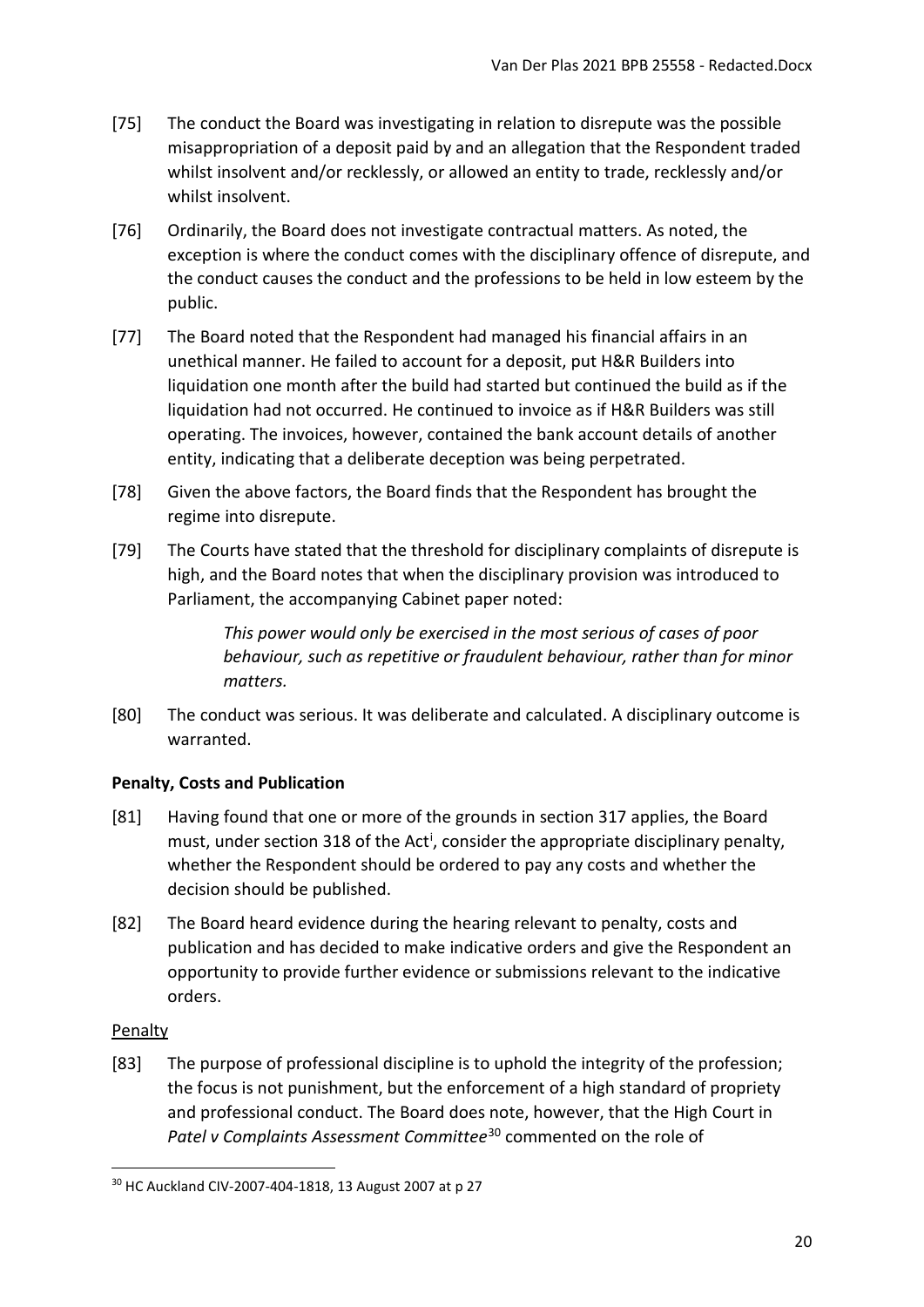"punishment" in giving penalty orders stating that punitive orders are, at times, necessary to provide a deterrent and to uphold professional standards. The Court noted:

*[28] I therefore propose to proceed on the basis that, although the protection of the public is a very important consideration, nevertheless the issues of punishment and deterrence must also be taken into account in selecting the appropriate penalty to be imposed.*

[84] Deterrence was also noted in *Hart* and in *Dorbu v New Zealand Law Society (No 2)[31.](#page-20-0)* The High Court, when discussing penalty, stated:

> *[35] The principles to be applied were not in issue before us, so we can briefly state some settled propositions. The question posed by the legislation is whether, by reason of his or her conduct, the person accused is not a fit and proper person to be a practitioner. Professional misconduct having been established, the overall question is whether the practitioner's conduct, viewed overall, warranted striking off. The Tribunal must consider both the risk of reoffending and the need to maintain the reputation and standards of the legal profession. It must also consider whether a lesser penalty will suffice. The Court recognises that the Tribunal is normally best placed to assess the seriousness of the practitioner's offending. Wilful and calculated dishonesty normally justifies striking off. So too does a practitioner's decision to knowingly swear a false affidavit. Finally, personal mitigating factors may play a less significant role than they do in sentencing.*

- [85] Cancellation of a license is the equivalent of striking off within the licensed building practitioner regime.
- [86] The Board also notes that in *Lochhead v Ministry of Business Innovation and Employment*[32](#page-20-1) the Court noted that whilst the statutory principles of sentencing set out in the Sentencing Act 2002 do not apply to the Building Act, they have the advantage of simplicity and transparency. The Court recommended adopting a starting point for a penalty based on the seriousness of the disciplinary offending prior to considering any aggravating and/or mitigating factors.
- [87] The Respondent has committed multiple serious disciplinary offences. The Board, does, however, note the commonality in the disciplinary offending in the negligence/incompetence finding and the finding as regards building contrary to a building consent. As such, it will treat those as a single offence.
- [88] The licensing regime exists to ensure the public can have confidence in those who carry out restricted building work. Restricted building work, in turn, is that building work which is integral to the safe and healthy functioning of a home and the licensing regime was established so as to ensure persons with the requisite

**.** 

<span id="page-20-0"></span><sup>31</sup> [2012] NZAR 481

<span id="page-20-1"></span><sup>32</sup> 3 November 2016, CIV-2016-070-000492, [2016] NZDC 21288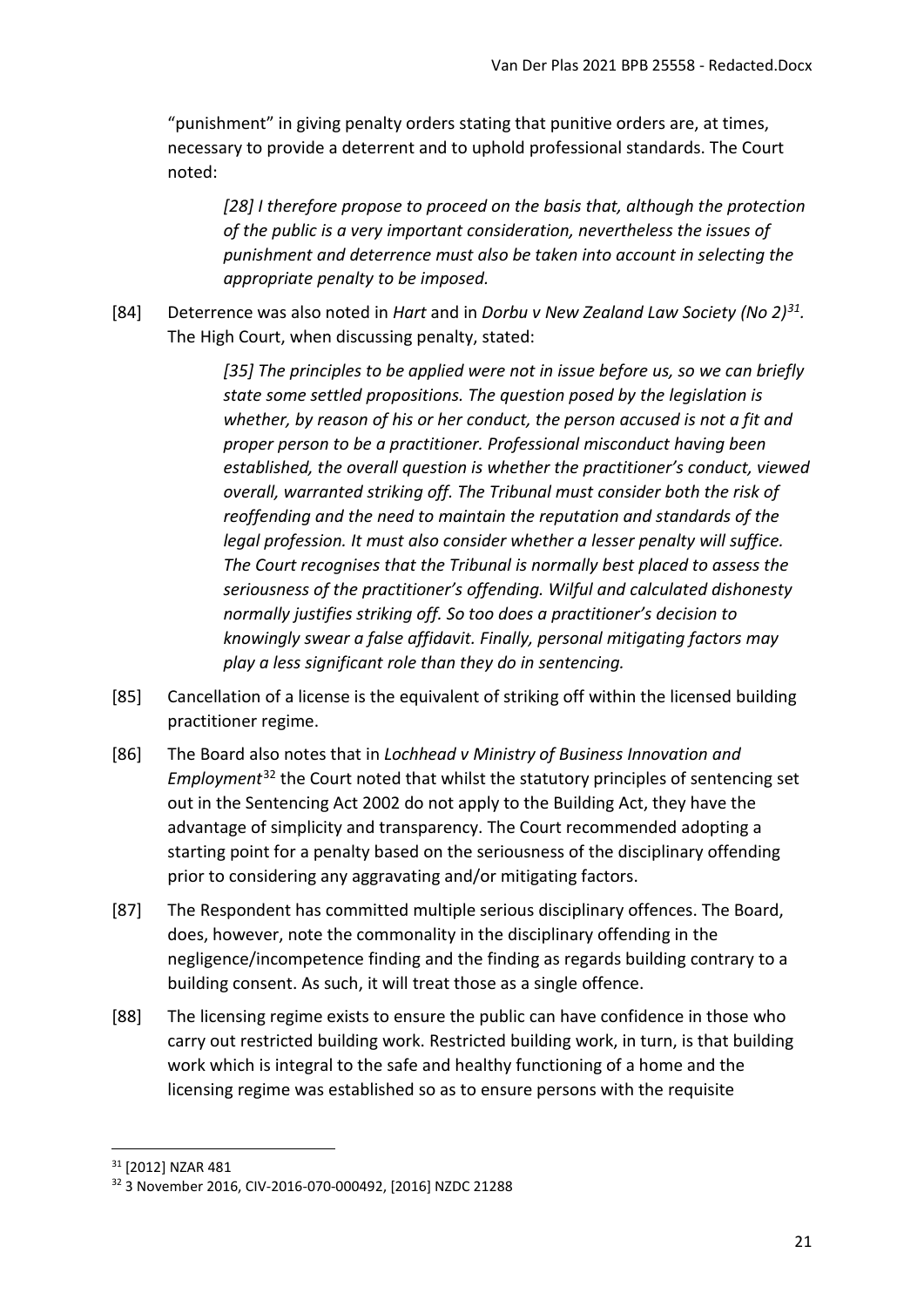competencies carry out or supervise that work. The Respondent, by failing to supervise, has defeated the purposes of the regime.

- [89] The Respondent has also brought the regime into disrepute. The licensing regime exists to ensure the public can have confidence in those who carry out restricted building work which is integral to the safe and healthy functioning of a home. A practitioner who brings the regime into disrepute puts those objects at risk.
- [90] The Respondent's approach to the matters under inquiry is also an aggravating feature as the manner in which a licensed person responds to a disciplinary complaint and conducts their defence can be taken into consideration by the Board. In *Daniels v Complaints Committee[33](#page-21-1)* the High Court held that it was permissible to take into account as an adverse factor when determining penalty that the practitioner had responded to the complaints and discipline process in a belligerent way. The Respondent has not engaged in the Board's investigations and has tended to place blame for his own conduct on the Complainant.
- [91] Taking all of the above factors into account, the Board considers that a cancellation of the Respondent's licence is not only warranted to punish the Respondent but also required to deter others from such conduct. Accordingly, the Board will cancel the Respondent's licence and order that he may not apply to be relicensed for a period of six (6) months.
- [92] The Board has noted that the Respondent stated he would not be renewing his licence. He does, at the present time, retain a licence. As such, cancellation is appropriate.

#### <span id="page-21-0"></span>Costs

- [93] Under section 318(4) the Board may require the Respondent "to pay the costs and expenses of, and incidental to, the inquiry by the Board."
- [94] The Respondent should note that the High Court has held that 50% of total reasonable costs should be taken as a starting point in disciplinary proceedings and that the percentage can then be adjusted up or down having regard to the particular circumstances of each case[34.](#page-21-2)
- [95] In *Collie v Nursing Council of New Zealand,* [35](#page-21-3) where the order for costs in the tribunal was 50% of actual costs and expenses, the High Court noted that:

*But for an order for costs made against a practitioner, the profession is left to carry the financial burden of the disciplinary proceedings, and as a matter of policy that is not appropriate.*

<u>.</u>

<span id="page-21-1"></span><sup>33</sup> [2011] 3 NZLR 850.

<span id="page-21-2"></span><sup>34</sup> *Cooray v The Preliminary Proceedings Committee* HC, Wellington, AP23/94, 14 September 1995, *Macdonald v Professional Conduct Committee,* HC, Auckland, CIV 2009-404-1516, 10 July 2009, *Owen v Wynyard* HC, Auckland, CIV-2009-404-005245, 25 February 2010.<br><sup>35</sup> [2001] NZAR 74

<span id="page-21-3"></span>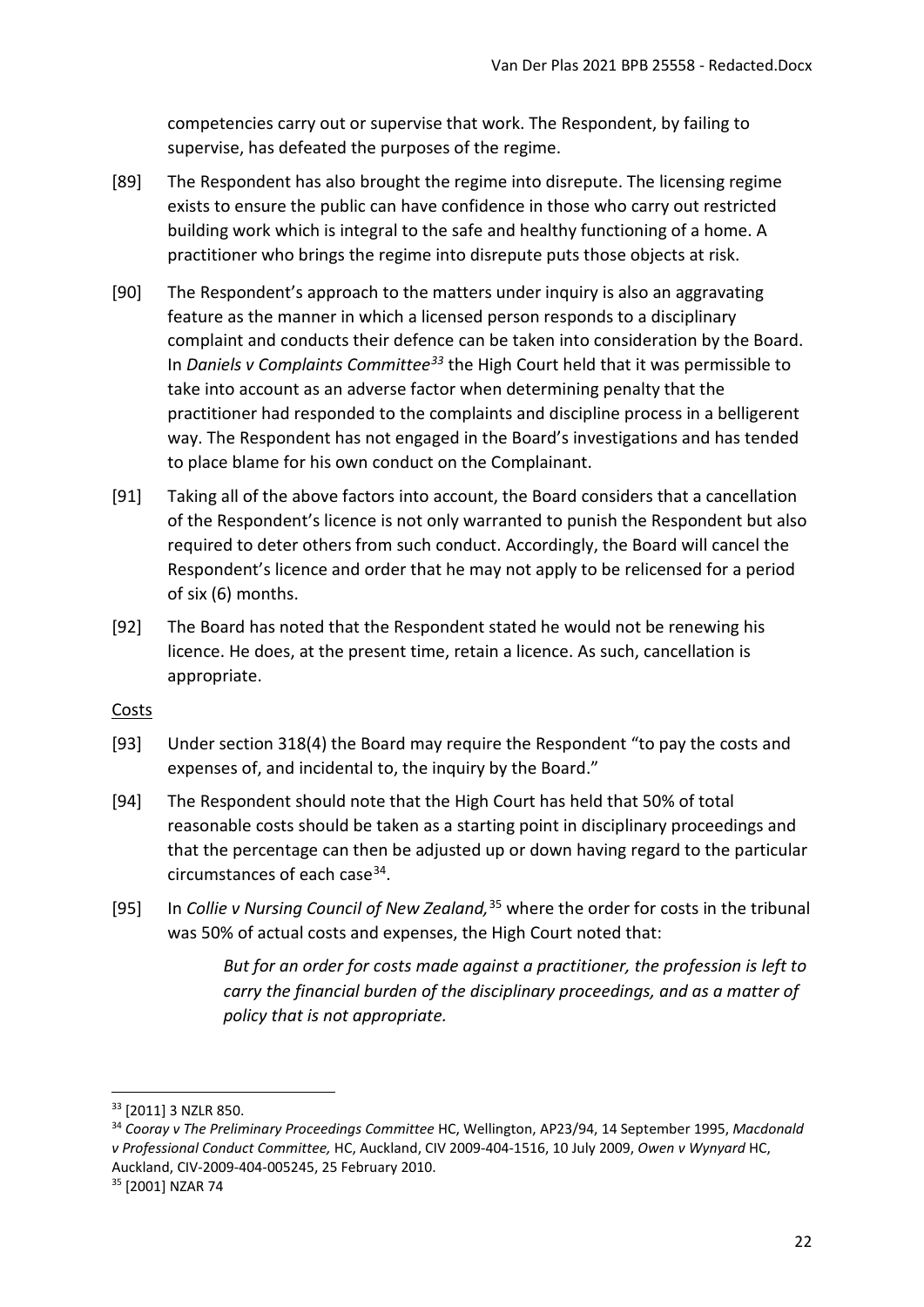[96] Based on the above the Board's costs order is that the Respondent pay the sum of \$3,500 toward the costs of and incidental to the Board's inquiry. The amount is the Board's scale amount for a half-day hearing and is significantly less than 50% of actual costs.

### <span id="page-22-0"></span>Publication

[97] As a consequence of its decision, the Respondent's name and the disciplinary outcomes will be recorded in the public register maintained as part of the Licensed Building Practitioners' scheme as is required by the Act<sup>[36](#page-22-1)</sup>. The Board is also able, under section 318(5) of the Act, to order publication over and above the public register:

> *In addition to requiring the Registrar to notify in the register an action taken by the Board under this section, the Board may publicly notify the action in any other way it thinks fit.*

- [98] As a general principle, such further public notification may be required where the Board perceives a need for the public and/or the profession to know of the findings of a disciplinary hearing. This is in addition to the Respondent being named in this decision.
- [99] Within New Zealand, there is a principle of open justice and open reporting, which is enshrined in the Bill of Rights Act 1990<sup>37</sup>. The Criminal Procedure Act 2011 sets out grounds for suppression within the criminal jurisdiction<sup>38</sup>. Within the disciplinary hearing jurisdiction, the courts have stated that the provisions in the Criminal Procedure Act do not apply but can be instructive<sup>[39](#page-22-4)</sup>. The High Court provided guidance as to the types of factors to be taken into consideration in *N v Professional Conduct Committee of Medical Council[40](#page-22-5).*
- [100] The courts have also stated that an adverse finding in a disciplinary case usually requires that the name of the practitioner be published in the public interest<sup>[41](#page-22-6)</sup>. It is, however, common practice in disciplinary proceedings to protect the names of other persons involved as naming them does not assist the public interest.
- [101] Based on the above, the Board will order further publication. Publication is necessary so that others can be informed of the offending and learn from it and so that the public can be made aware.
- [102] The publication will be carried out by way of an article or articles in Ministry of Business Innovation and Employment publications and on the Board's website.

<span id="page-22-1"></span><sup>&</sup>lt;sup>36</sup> Refer sections 298, 299 and 301 of the Act

<span id="page-22-2"></span><sup>&</sup>lt;sup>37</sup> Section 14 of the Act

<span id="page-22-3"></span><sup>&</sup>lt;sup>38</sup> Refer sections 200 and 202 of the Criminal Procedure Act

<span id="page-22-4"></span><sup>39</sup> *N v Professional Conduct Committee of Medical Council* [2014] NZAR 350

<span id="page-22-5"></span><sup>40</sup> ibid

<span id="page-22-6"></span><sup>41</sup> Kewene v Professional Conduct Committee of the Dental Council [2013] NZAR 1055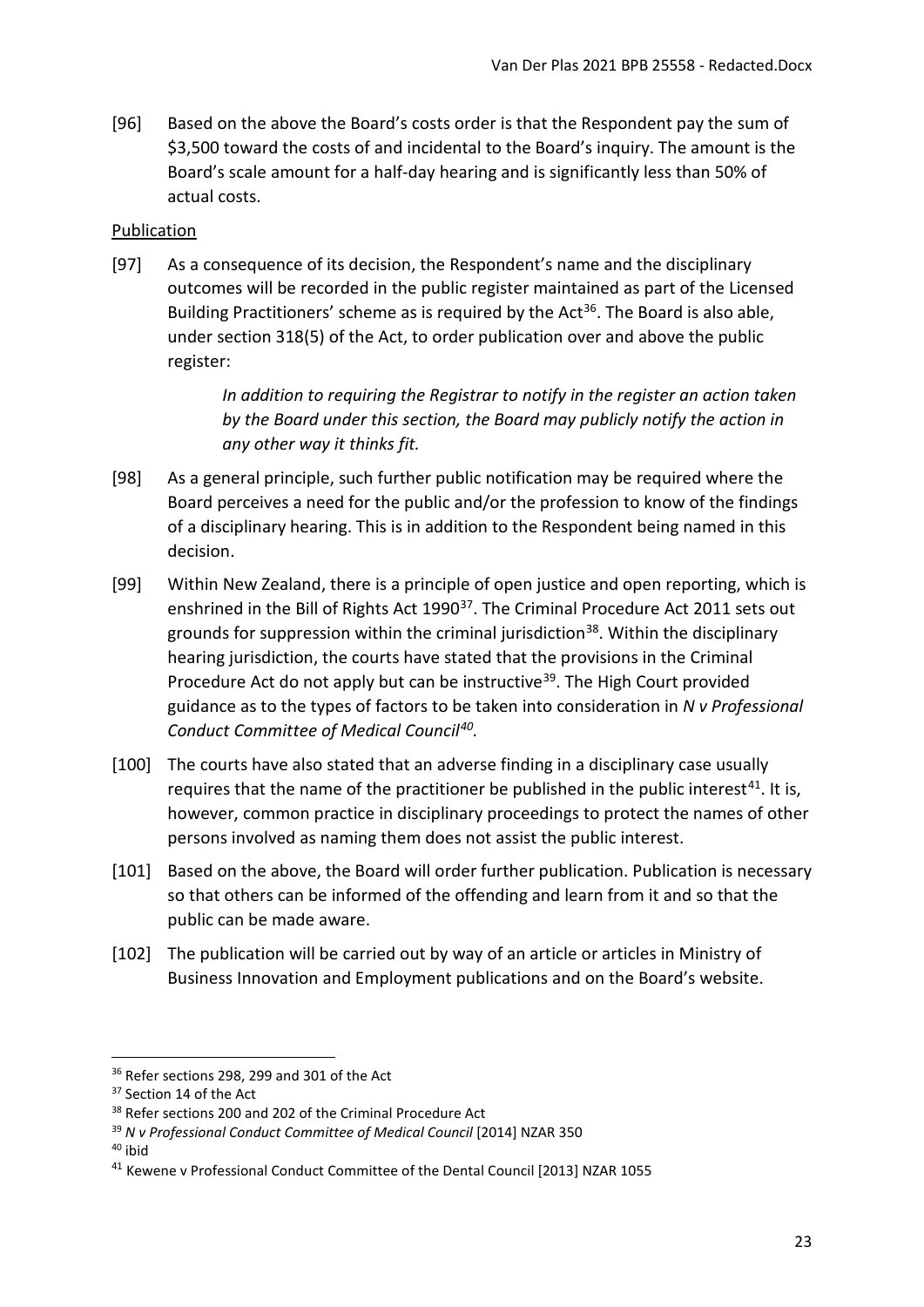#### <span id="page-23-0"></span>**Section 318 Order**

- [103] For the reasons set out above, the Board directs that:
	- **Penalty: Pursuant to section 318(1)(a)(i) of the Act, the Respondent's licence is cancelled and the Registrar is directed to remove the Respondent's name from the register of Licensed Building Practitioners and pursuant to section 318(1)(a)(ii) of the Act the Board orders that the Respondent may not apply to be relicensed before the expiry of six [6] months.**
	- **Costs: Pursuant to section 318(4) of the Act, the Respondent is ordered to pay costs of \$3,500 (GST included) towards the costs of, and incidental to, the inquiry of the Board.**
	- **Publication: The Registrar shall record the Board's action in the Register of Licensed Building Practitioners in accordance with section 301(l)(iii) of the Act.**

**In terms of section 318(5) of the Act, there will be action taken to publicly notify the Board's action, in addition to the note in the Register and the Respondent being named in this decision.**

[104] The Respondent should note that the Board may, under section 319 of the Act, suspend or cancel a licensed building practitioner's licence if fines or costs imposed as a result of disciplinary action are not paid.

#### <span id="page-23-1"></span>**Submissions on Penalty, Costs and Publication**

- [105] The Board invites the Respondent to make written submissions on the matters of disciplinary penalty, costs and publication up until close of business on 6 July 2021. The submissions should focus on mitigating matters as they relate to the penalty, costs and publication orders. If no submissions are received, then this decision will become final. If submissions are received, then the Board will meet and consider those submissions prior to coming to a final decision on penalty, costs and publication.
- [106] In calling for submissions on penalty, costs and mitigation, the Board is not inviting the Respondent to offer new evidence or to express an opinion on the findings set out in this decision. If the Respondent disagrees with the Board's findings of fact and/or its decision that the Respondent has committed a disciplinary offence, the Respondent can appeal the Board's decision.

### <span id="page-23-2"></span>**Right of Appeal**

[107] The right to appeal Board decisions is provided for in section 330(2) of the Act<sup>[ii](#page-24-1)</sup>.

Signed and dated this  $15<sup>th</sup>$  day of June 2021